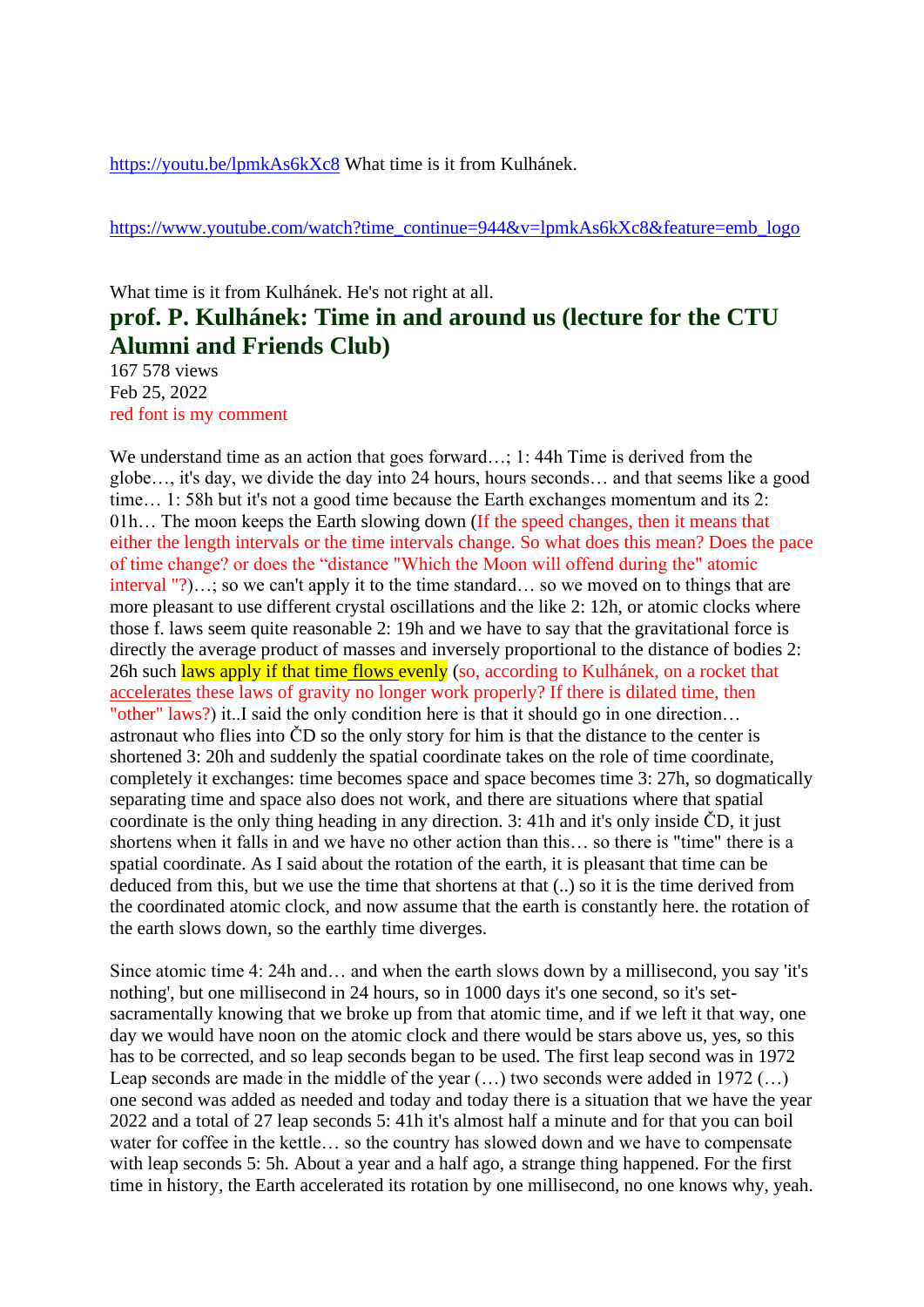true, something like that must have happened to the Earth… something has moved in the country… El-niño or magma… the earth has accelerated by one millisecond, that is, its period has accelerated by one millisecond... so what about that? by that moon, and if it will continue for many decades, then it is enough to wait half a year and then it will level out, yes, and if it did not match, it is thought that historically one second would take 7: 23h and so we would be from 27 seconds back to 26 seconds, it's an interesting thing about the definition of time that we have to compensate our earth time for that atomic clock time by adding or subtracting leap seconds 7: 42h. to each other and to everyone a little differently is the thing we perceive biologically, in old age time flows much faster than in youth, but it is a subjective impression 8: 05h in terms of such natural time so in Newton's equations time is a parameter, an external parameter, and in fact the first who incorporated that time into events was Albert Einstein and it was in November 1915 when he gave several lectures before the Prussian Academy of Sciences in which he introduced his brand new theory of general relativity. Let's not confuse 8: 43h. please special relativity and general relativity. Special relativity is the shortening of rods and the lengthening of time intervals. OTR is a fungl new theory of gravity which is based on the curvature of space and time 9: 04h. In gravity, bodies move in the same paths, which is strange. If I dropped the chalk next to each other and the brick fell in exactly the same way (which I saw in those elementary schools that the teachers call them the opposite) ,,, one astronaut dropped a tool bag and that bag flies around the sun in the same orbit as the Earth and it doesn't matter that the bag was 2 kilos and the globe is much heavier, the screw that falls from the shuttle flies around the earth as well, pak but then the orbit is not a property of those bodies 10: 05h but it can be the Sun and A E. that the Sun distorts space and time around it and that the other objects move in the distortion in the most straight paths possible…, and let's look at it (Fig. 02) A few remarks: Not only is space but also time distorted 10 : 50h. and why are we talking about it? Because we are talking about time here and we cannot separate time from space. And second note: Can you imagine a warped linear shape? I will use an elastic band here, at least it will be good for something… I have an elastic band here and it is a crooked linear shape, I can also show the expansion of the universe on it .., and here (Kulhánek holds a veil) there is also a crooked thing, a crooked surface. planes do not work, everyone can imagine that it is a warped shape, a warped linear shape. And now imagine three dimensions curved, it just, no one can, it just can't, we can describe it mathematically 11: 43h. , but we can't imagine it, we can't, and if someone claims that they can and imagine a three-dimensional curved space, then psychiatry or other such devices, there is a free field of action and there it can develop

11: 57h. , we don't have a perception… but we would need to imagine crooked space and time, space is three dimensions and time is the fourth dimension, so we would like to imagine four curved dimensions, but nobody just knows that, so we help by helping each other that this is called an "inbedidiagram" of nesting, that we make the 4 dimensions a projection in only two and draw such a curved surface as you see on the board above you. So, just one coordinate will be time, the other coordinate will be space, it's just a relief to the gods because we can't imagine three or four distorted dimensions, so we draw two-dimensional surfaces, there's always a better idea than no idea 12: 43h, there are two coordinates of the four warped ones we drew like this (trampoline in it balls: Sun Earth Moon). Here the cube and the body in the middle are the curved coordinates, and there are clocks and each, they go differently, at different distances the time goes differently, 13: 17h, so not only curved space but also time, which is quite a strange thing that time and space does not stand aside from those bodies but those bodies affect that time and space, but not only affect it, that Einstein's law of gravitation is a law that has an equal, as laws have, and on the left are quantities that describe the curvature of space and time and on the right are quantities that describe the distribution of matter (If mass on the right-hand side were constructed from the dimensions of two quantities,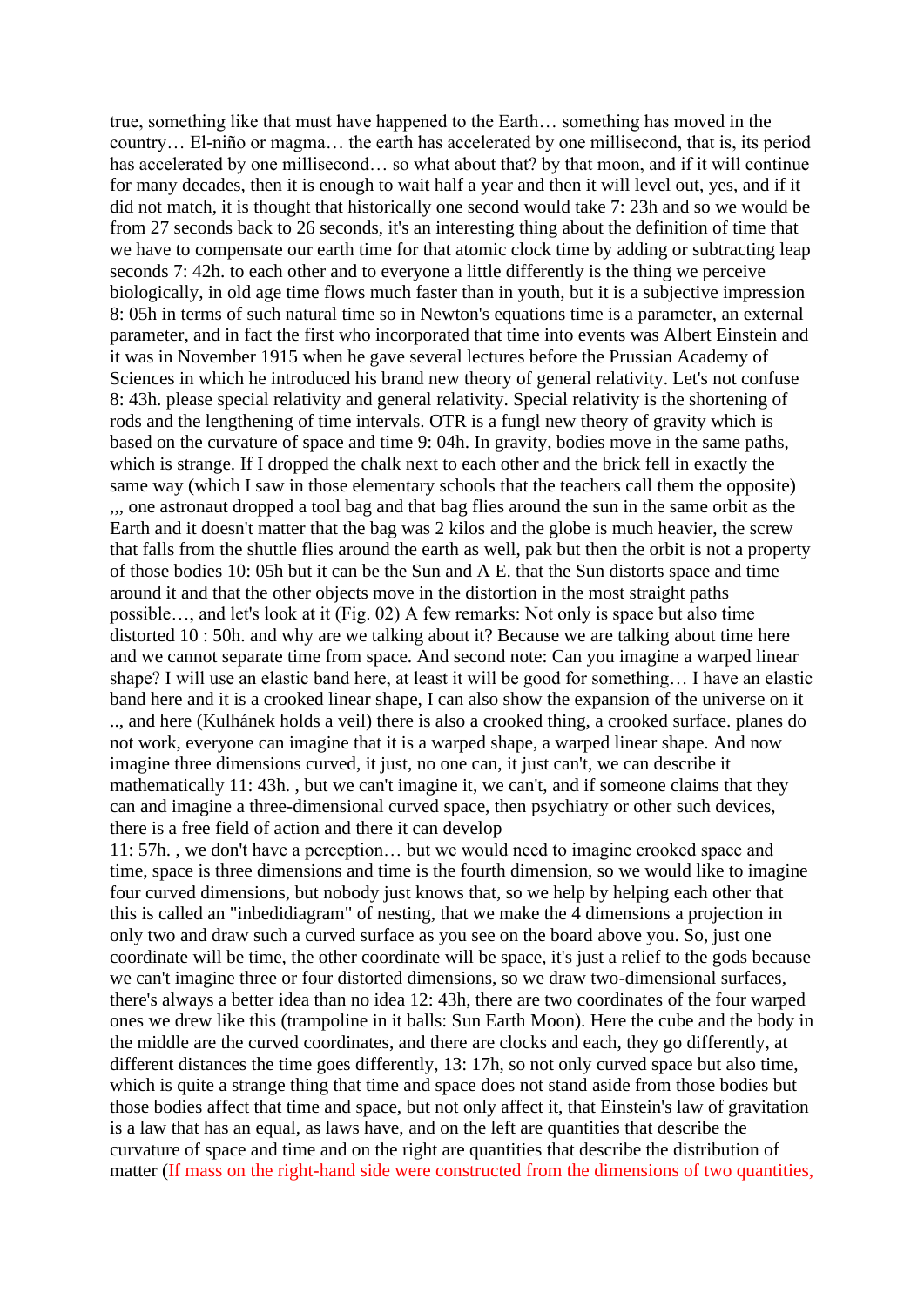then the equation would be correct !!. Dimensionally correct. But physicists have not figured it out to this day. Physicists have deceived themselves, deceived themselves: they have put a numerical G-constant into the equation and assigned it quantities that she does not have , she cannot have, because there is no such thing as a physical artifact in the universe. Therefore, we cannot assign quantities-dimensions to it. Like an inequality: there were pears on the left and an apple on the right. The left is not equal to the right, **the excavator is not equal to seven Amazon fairies**, and so the scientists corrected it "scientifically" by inserting a constant into the inequality that would be "opposite".  $\rightarrow$  **PEARS = G-number** (pears / apples). **APPLES**);

[http://www.hypothesis-of-universe.com/docs/f/f\\_071.jpg](http://www.hypothesis-of-universe.com/docs/f/f_071.jpg) [http://www.hypothesis-of-universe.com/docs/f/f\\_067.jpg](http://www.hypothesis-of-universe.com/docs/f/f_067.jpg) [http://www.hypothesis-of-universe.com/docs/f/f\\_069.jpg](http://www.hypothesis-of-universe.com/docs/f/f_069.jpg) [http://www.hypothesis-of-universe.com/docs/f/f\\_072.pdf](http://www.hypothesis-of-universe.com/docs/f/f_072.pdf) [http://www.hypothesis-of-universe.com/docs/c/c\\_057.jpg](http://www.hypothesis-of-universe.com/docs/c/c_057.jpg) other additional examples from the groping era [http://www.hypothesis-of-universe.com/docs/aa/aa\\_083.pdf](http://www.hypothesis-of-universe.com/docs/aa/aa_083.pdf) ; [http://www.hypothesis-of-universe.com/docs/aa/aa\\_084.pdf](http://www.hypothesis-of-universe.com/docs/aa/aa_084.pdf) ; [http://www.hypothesis-of-universe.com/docs/aa/aa\\_137.pdf](http://www.hypothesis-of-universe.com/docs/aa/aa_137.pdf) ; [http://www.hypothesis-of-universe.com/docs/c/c\\_354.jpg](http://www.hypothesis-of-universe.com/docs/c/c_354.jpg) [http://www.hypothesis-of-universe.com/docs/c/c\\_355.jpg](http://www.hypothesis-of-universe.com/docs/c/c_355.jpg) [http://www.hypothesis-of-universe.com/docs/c/c\\_331.jpg](http://www.hypothesis-of-universe.com/docs/c/c_331.jpg) [http://www.hypothesis-of-universe.com/docs/c/c\\_325.jpg](http://www.hypothesis-of-universe.com/docs/c/c_325.jpg) [http://www.hypothesis-of-universe.com/docs/c/c\\_311.jpg](http://www.hypothesis-of-universe.com/docs/c/c_311.jpg) [http://www.hypothesis-of-universe.com/docs/c/c\\_114.jpg](http://www.hypothesis-of-universe.com/docs/c/c_114.jpg) [http://www.hypothesis-of-universe.com/docs/c/c\\_107.jpg](http://www.hypothesis-of-universe.com/docs/c/c_107.jpg) [http://www.hypothesis-of-universe.com/docs/c/c\\_097.jpg](http://www.hypothesis-of-universe.com/docs/c/c_097.jpg) [http://www.hypothesis-of-universe.com/docs/c/c\\_095.jpg](http://www.hypothesis-of-universe.com/docs/c/c_095.jpg)

So when we read it (the scam equation on the board), it means the *distribution of matter "equals" the curvature of space and time.* 14: 08h If there is zero on one side, there will be zero on the other side Null (O.K. it is correct; but… but if there is a "jerk" on the one side of the equation, there will be no "professor" on the other side, even if there is a G-number in any way large) so solids co-create space and time (no... no; Solids co-create space and time, Professor, SHEEP, do you understand ??, but don't create!!) and within the general theory of relativity our current theory of gravity space and time without bodies cannot exist. (**but he can**: before the Big Bang. More and more world cosmologists are already leaning towards this statement and my opinion) and those bodies co-create space and time 14: 29h, (mistake of the professor, **co-create something other than co-create**) some body more, some less. recently gained weight and there was such a magical combination of 123, just so someone doesn't, so I curve that space and time much more than most of you here. And vlastně and this is actually the first time who has thought about what space and time is? (Einstein) (I've been thinking about "what is time" for 40 years) It's an entity generated by 14: 58h bodies (No, on the contrary! Thorough research of HDV: [http://www.hypothesis-of-](http://www.hypothesis-of-universe.com/index.php?nav=e)

[universe.com/index.php?nav=e](http://www.hypothesis-of-universe.com/index.php?nav=e) is no longer on me, it is already on the studied physicists bez, without Professor Kulhánek). If there are no bodies, if we are not, then there is neither time nor space (this is a trivial mistake of thinking, Mr. Kulhánek .., if you will not exist, if you were not here before your own birth, then the universe was (!) , the opposite of what you claim.. There was space and time, only you weren't, and you were made of that universe from its  $3 + 3$  dimensions in the 13.8 billion years after the Bang. ). That is, space and time make sense only in the presence of bodies. (Sure; if it's about meaning. In the absence of bodies,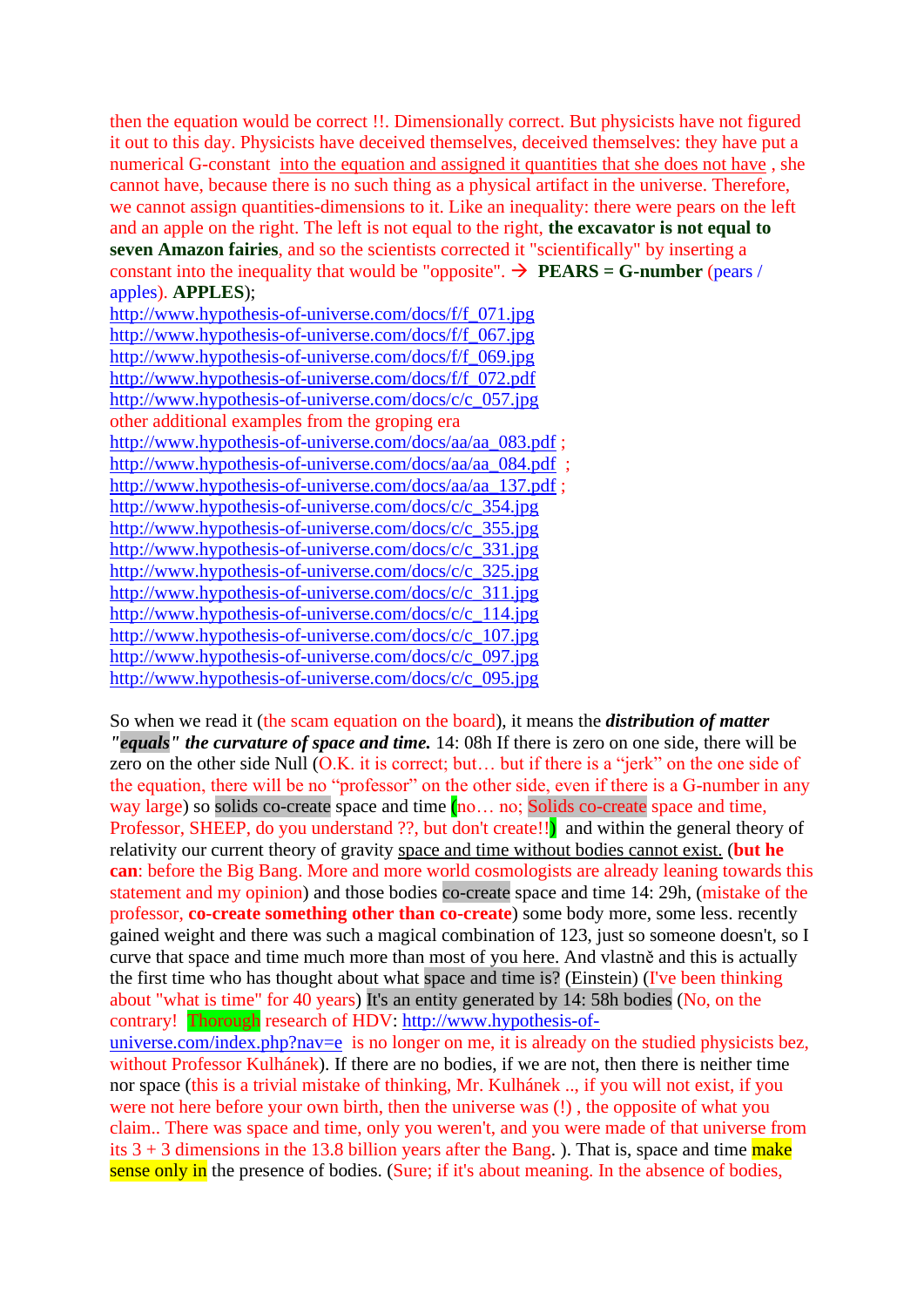## that time and space don't make **sense**, **but it is-it still exists**, even without matter, even before the great Tesk. There is a  $3 + 3D$  flat non-curved state)

but it's ambiguous, that general relativity is the theory of gravity, so what if we don't deal with gravity, but electromagnetic processes, weak interaction, strong interaction, and everything can be completely different, quantum theory doesn't even need to use time at all, they don't need it, and they are quantum theories that do not have time at all. (Professor, but the microworld of interactions does, it needs time and its dimensions, they are inside matter. an order of magnitude higher than in gravity, in which the mass of the multpackage "floats". *The gravitational force is by far the weakest of the four forces ( is about 10<sup>38</sup> times weaker than the strong nuclear force, and about 10<sup>36</sup> times weaker than the electromagnetic force ).*  Professor, this is because, and precisely because, "gravitational space-time" is almost unfolded compared to space-time in the microworld of particles and interactions and the three remaining fields…, 38 times stronger curvature. Although I don't know how much curvature belongs to the time components of space-time and how much to the space components, but that's already **your** concern !!! your family members did not laze and did it for you and with your recommendation )

Those equations of quantum theory **do without** time coordinates, which is only there parameter 15: 35h. (And that's why, Professor, you're 40 years behind me…) On the one hand, Einstein explains to us that space-time somehow relates to bodies, and they are able to somehow curve, change time. (I know why, unlike you)... On the other hand, quantum theory doesn't use time at all, and there are quantum theories that don't have it at all (which you have no idea "why") 15: 53h. We have a pulsar on this slide here, it's a neutron star that has an axis of rotation, heading in a different direction than the direction of the magnetic field, and as it spins, those pulsars flash beautifully, so it's such a very good clock in our galaxy, tik, tik, tik, and that's just great, and we have clocks in the galaxy that tick to us beautifully on a regular basis, (yes, clocks are any mechanism that "cuts" the same intervals on the time dimension, and regularly) well, and when the signal from those clocks flies through some mass (the picture shows a sphere in a trampoline) then the very massive sphere distorts space and time around it and the time signal flying around that body changes, it changes characteristically, (it changes  $\mu$ , cutting "intervals" due to "distortion", ie relative to the Observer will change the rotation of the time dimension and "sensing" otherwise rotated interval, ie shorter or longer [http://www.hypothesis-of-universe.com/docs/c/c\\_431.jpg](http://www.hypothesis-of-universe.com/docs/c/c_431.jpg) )

it's delayed, the time pulses are condensed, so when we watch the distant clock, we can infer what substance was between us and that clock depending on how the signal is delayed or phase shifted17: 12h a..and here it starts to be used for gravity wave detection because our detectors gr. The waves are inter-ferrometric, two perpendicular arms, and we measure the end positions of the mirrors using laser beams. It's successful, it's perfect but it works around hundreds of 17: 37h actors, and for the first time they captured gr. waves in 2015 on September 14, but not all objects are issued by gr. waves on 200 actors, we would need a device that would capture significantly lower frequencies, and..and the LISA experiment is being prepared for this, when there will be three probes on which three lasers will light each other 2.5 million km apart, start it will be in 2024, but we will not make a larger interferometer. And we have the pulsars at our disposal, these are the clocks that nature has placed across the galaxy, here are some, here more and more, and those pulsars send pulses that travel to us to the earth and on those waves are characteristically delayed or accelerated and when we we can monitor a lot of such pulsars so we can calculate the environment through which the electromagnetic signal passed and we can detect gravitational waves. It's called the pulsar-tajming-rej method and it looks very promising, because it's being tested in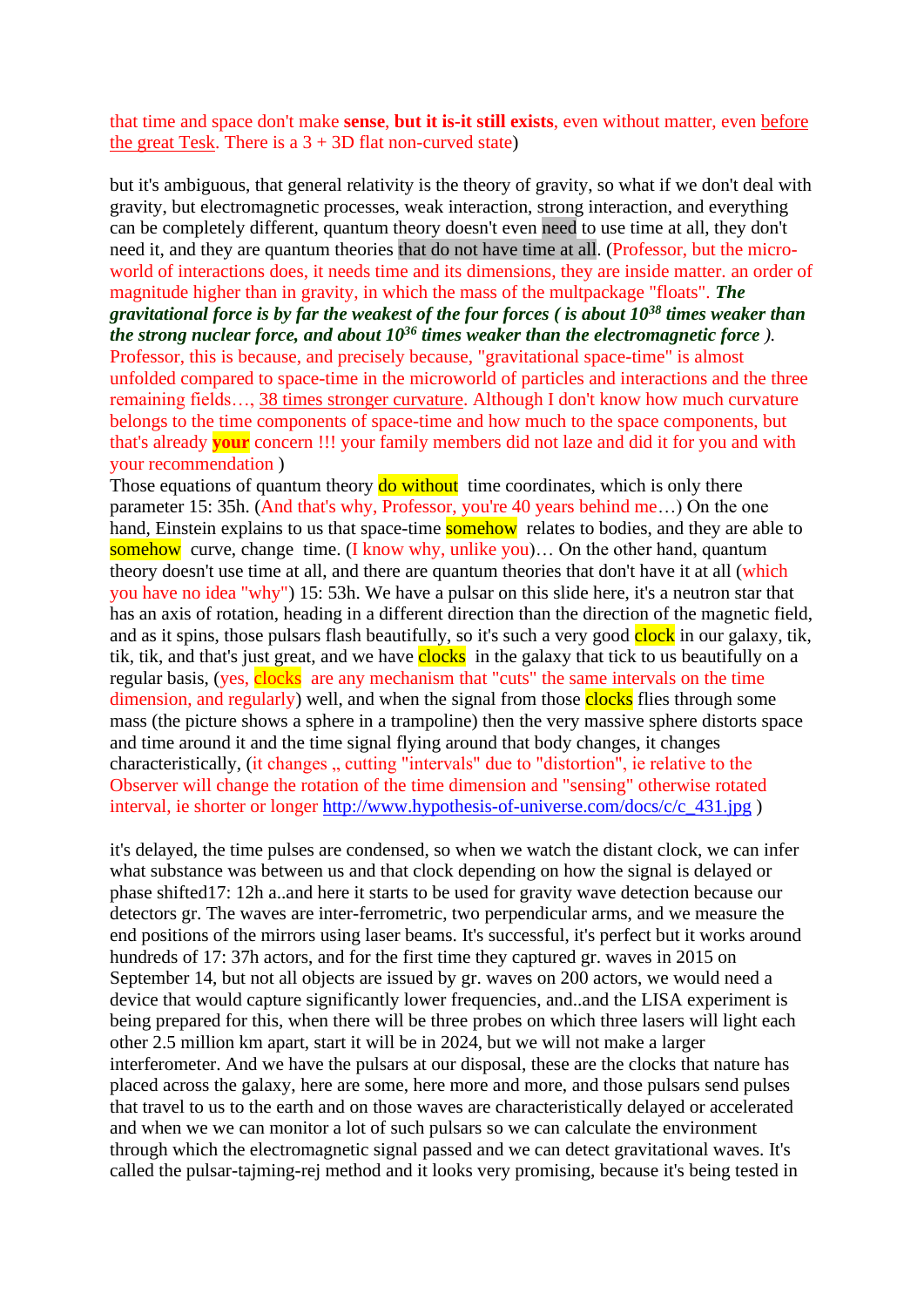Australia on Parkers radio telescopes, for example, maybe someone will remember what they were useful in the time of Apollo, they transmitted signals from the Apollo ship, so they were very successful and… and nowadays we are trying to use this method of pulsars, so far unsuccessfully, but they are building QTR, which is one of the greatest projects of mankind when we will have tens of thousands of 19: 44h radio telescope antennas in Australia and South Africa and together these areas give a square kilometer . Several hundred antennas are already deployed and are continuously producing results, so they photograph the center of the galaxy with absolute fantastic accuracy, and when this radio telescopic field is completed, sometime in 10-15 years, we have high hopes of capturing gravitational waves but not just gravitational waves. from those ordinary objects, but gr. waves from the beginning of the universe 20: 22h

(which God knows what he will tell us about that beginning. Do physicists have a hunch about "what" he will reveal and reveal? So far, Kulhánek has said almost nothing about "what is the time" (which was the intention of the lecture), only the sauce around-around…) And that's very important, because we don't know how the Universe came to be, and if anyone says they know, they're lying. We just have some dreams and visions of how it may have arisen but these are very, very far from the truth. And here's our chance to capture the gravitational waves from that beginning and be able to analyze them and have experimental data on how the universe came into being, and that's a different position than estimating. By the way, since we got here in cosmology, I'd like to say one thing you need to realize. We have always been wrong in history. In the beginning, people said the country was flat. It seemed logical when you are out so the landscape looks flat… those people did not have the opportunity to see the curvature of the land at that time (but the sailors had the opportunity at sea), a certain percentage of people claim it today, and whether our school system will continue in this way , so in time it will take a third of what he will believe, but that is another matter. Then we said that the earth is the center of the universe and everything revolves around us, from today's point of view it looks ridiculous, but take that the people who said it saw stars revolving around the earth in the sky, so they logically thought that the earth is in the center and the stars revolve around us, they could not imagine that the earth revolves around its axis and that this effect is created, again they were not right 22: 11h. Then we claimed that the sun was at the center of the universe and then we claimed that the universe was made up of galaxies yes, people saw the silvery band in the sky and then it turned out that there was a huge number of stars in the sky, such a disk-shaped formation and then began to call the Milky Way, our galaxy. And it has long been believed that it is the only galaxy that makes up the entire universe. And even in the 1920s, the so-called debate arose when two irreconcilable groups of astronomers argued terribly, half arguing that the universe is, of course, only our galaxy. is another galaxy… and that nebula there is another galaxy and another and there are many such as the Milky Way.

(So far, Kulhánek has said almost nothing about "what is the time" (which was the purpose of the lecture), only the sauce around-around…; I do not use the sauce [http://www.hypothesis](http://www.hypothesis-of-universe.com/docs/j/j_204.pdf)[of-universe.com/docs/j/j\\_204.pdf](http://www.hypothesis-of-universe.com/docs/j/j_204.pdf) therefore and not only because Mr. Kulhánek deletes it - it removes it from his server)

And there was such a big debate, and the people were arguing very, very, and unforgiving until Edwin Hubble, who was watching the Mont Wilsson Nebula with a 2.5m telescope in 1923, saw the stars in the nebula, and even some of the stars were cephaids and can be used to determine the distance and determined that the nebula is far, far beyond the Milky Way and that the Milky Way is not the only galaxy, that at least one Andromeda, well, and because it was a very important finding, so (… ) and he wanted to end the debate at some festive session and so I'll tell you how it is I'm the one who will tell you who knows it well he was a lawyer, forged, and in college he was a boxer and of that boxing he was left with that tenacity. And he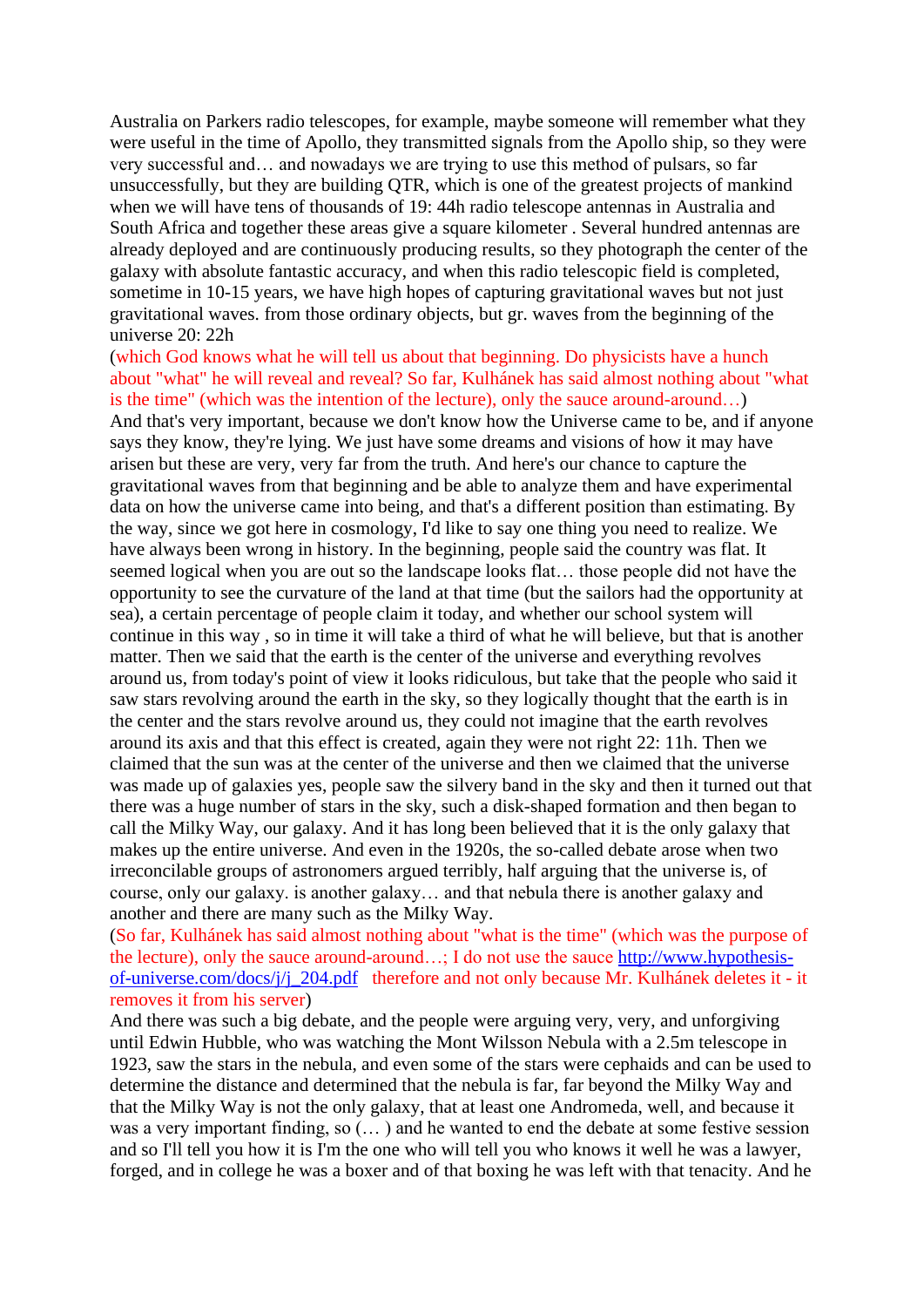decided to tell people how it was only in 1924, a year later, when a major conference of the American Astronomical Society was to be held in December. But somehow the devil didn't want it, he got sick, so at least he sent the conference by letter. There they read his letter that the great debate was ending, that it was not true that the Milky Way was the whole universe, that there were other galaxies, and that he had proved that Andromeda was the other galaxy. So it was December 1924 and it was published in 1925; 25: 00h. When you read in various sources the end of the great debate and the discovery that the Milky Way is not the only galaxy in the universe, someone gives the date 1923, when he really measured it, someone again 1924 when they read the letter, and another that in 1925 when it came out press. Then we thought that the universe was composed of atoms as we were used to. Then came 1998 and dark energy came, dark matter and it was different. And now when you think about the views we have on the functioning of the universe: flat earth, earth in the center of the universe, sun in the center of the universe, the Milky Way the whole universe, atomic matter all matter, there is not a single moment when we have the (final) truth… historically. So we've always been wrong, so be very careful about what they say in cosmology, so it's highly likely that we're still wrong, and that it will be different, yeah, 26:13h. So one has to be careful and careful in interpreting different things. So let's move on in our story. If three bodies curve time around each other, then it should go some way to measure that time curve. And the first such attempt was made by **Pound - Repka** in 1960. And it was a very famous experiment, in 1960, and it was the most accurate experiment that humanity has ever done. There was a building and a tower on it. (…) They had a mobile laboratory (…) to detect the change in the course of time between the top of that tower and the bottom of 27: 11h., That is 22 m high, and on those they tried to find out the curvature of time caused by our country, and were successful. They used a radioactive emitter cobalt 57, which had an iron 57 as a carrier, and that emitter emitted photons of a certain frequency, here in the book it is,  $3,5 \cdot 10^{-18}$  herz, and that's actually the clock, that's ticking that frequency, and here's the one a detector that records the ticking of those hours 28: 02h. So if Einstein is right and the earth curves time, then the photons here (at the cobalt) will tick differently, and here (at the tower) they will also tick differently, because it's farther from the earth. But how to measure this year. They had a very accurate detector tuned perfectly to this photon frequency, so when they used that detector here (below) they detected the oscillations that the photons were there and… and when they put the same detector up they didn't detect anything because the photons changed their frequency, the course changed time (The system S1 rotated at ground from that system S2 on the tower [http://www.hypothesis-of-universe.com/docs/c/c\\_431.jpg](http://www.hypothesis-of-universe.com/docs/c/c_431.jpg) ; [http://www.hypothesis](http://www.hypothesis-of-universe.com/docs/c/c_430.jpg)[of-universe.com/docs/c/c\\_430.jpg](http://www.hypothesis-of-universe.com/docs/c/c_430.jpg) )

But try to convince someone that you measured something when you didn't measure anything. (Among other things, they proved that the clock  $=$  mechanism at precise intervals, ticks everywhere in the same way, ie even on the rocket, which flies even closer to the whole, where we "think" that on the rocket dilated the time that the commander - Paul ages more slowly than Peter on Earth… no, no, the atomic clock is ticking everywhere the same, even on the rocket, only here on Earth we get "rotated" information from the rocket, rotated systems with dilated intervals on the time dimension. dilatation, because the system owns the rocket S (2) rotated relative to our system selected-basic S (1)) It's pretty stupid to say that general relativity also applies to curved time, because I didn't measure anything, so they didn't measure anything above. So they went from the forest and used a loudspeaker. They gutted the speaker (like students ...) and they shoved the radioactive material on that speaker, and it vibrated. What does it mean when it vibrates? for a moment the radioactive material moved up, for a moment down, to the detector and for a moment away from the detector and the Doppler effect works. So there were two ways to change the frequency. One that frequency due to the curvature of our country's time and the other due to the fact that it commuted to that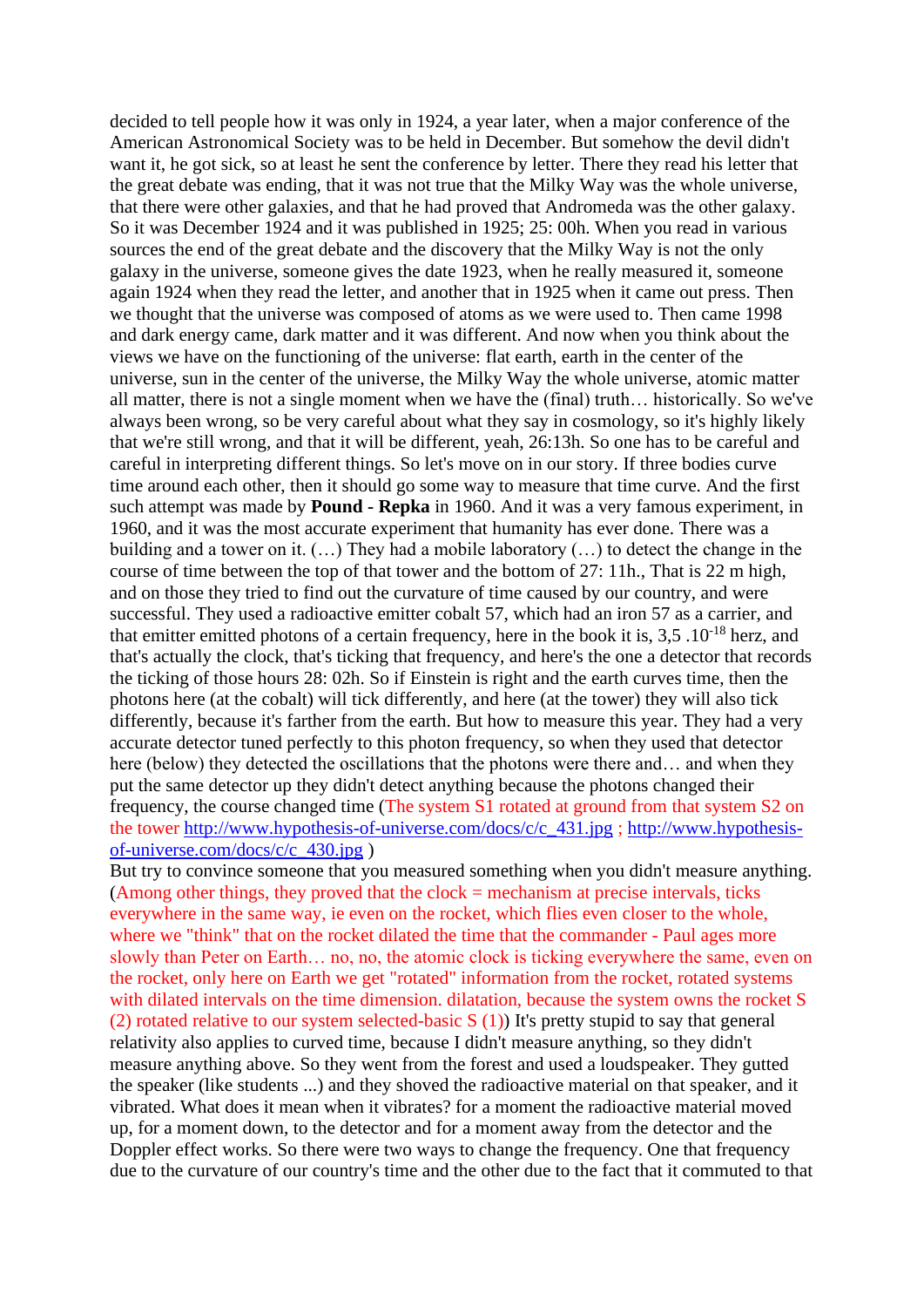speaker 29: 50h. that signal because the Doppler effect with that time shift was exactly interrupted (but that they hit  $\Delta t_1 = \Delta t_2$  so accurately ??? is strangely unbelievable.). So in the end they really did it… and their article about measuring the first curvature of our Earth's time was published on April 1, 1960, in April, yeah. Today, no scientist would like to publish an article on the first of April that he was worried that he would be laughing (he was here laughing for Kulhánek and his family for 16 years - to this day). ... They published an article on the apparent weight of photons, but they basically discuss the curvature of time (without humiliation, without spitting) 30: 48h. our country. And it was a forceful experiment, but not too accurate. They verified some units of percent, it was closer to 10 percent and a more accurate experiment was needed. By the way, the relative frequency change at 22 meters of these  $\triangle$  *omega* / *omega* photons was 10<sup>-15</sup>, that is, they were able to measure the relative frequency with an accuracy of  $10^{-15}$  in that experiment, so I say it was the most accurate experiment of humanity conducted in 1960. Today we have more accurate and that is the detection of gravitational waves and there is a relative accuracy of  $10^{-20}$  (31: 33h) and so we have moved on. And if we wanted to increase the accuracy of measuring this frequency, then it must go to 22 m, but in addition. (Mr. Kulhánek does not talk about Time…, so far he talks about time intervals, about changes in these time intervals, ie changes in the pace of time, about frequency, but it is still not "about Time". This is the same as a professor's lecture " about matter, about the nature of matter "and he still talked" only "about kilograms…; for Kulhánek, time is still just a" parameter "… as for Putin, Ukrainians are only" regional Russians").

Then **Hefale and Keating** prepared a 1971 experiment with an airplane. It was eleven years after **Pound-Rapka** prepared the experiment and suddenly they had a cesium clock, they even had three hours. They left one of those hours at the Navy Institute and took two on a plane. Unfortunately, they didn't have the money, they didn't get a grant, they didn't have women or blacks in their leadership, so they couldn't get a grant, not that we are today, I'm sorry. They could still get the grant, but they didn't. So they used commercial flights for 32.38h. Their clocks had a boarding pass, and the only advantage was that they boarded as flight engineers had outlets, put the clocks in their seats, and then the others came. And in other years, they circled the world, unloaded at the airport, and boarded another plane, circling the earth in one direction and then in the other. And they managed to show (…) when they took the clock back to the clock, which rested calmly in the navy laboratories, that the time had broken out, and exactly according to general relativity. (what "broke up"? did the sum interval on the time dimension of hours **a)** on the plane with **b)** the total interval on hours at rest, in the laboratory? Did the " $\Sigma$  interval" or "tempo" of time pass? ) To be precise, the change in time is of threefold origin. **a)** One reason is that the plane flies to the ground, the so-called time dilation, and it is a phenomenon of special relativity. (mutual constant rotation of systems) **b)** The second reason is that the earth rotates, it is a non-inertial system. (mutual rotation of systems obviously)

[http://www.hypothesis-of-universe.com/docs/c/c\\_431.jpg](http://www.hypothesis-of-universe.com/docs/c/c_431.jpg) **c)** And the third reason is the one we are talking about here: the curvature of time by our country. (rotation of systems due to changes in gravitational potential .. [http://www.hypothesis-of-universe.com/docs/c/c\\_430.jpg](http://www.hypothesis-of-universe.com/docs/c/c_430.jpg) ; [http://www.hypothesis-of-universe.com/docs/c/c\\_433.jpg](http://www.hypothesis-of-universe.com/docs/c/c_433.jpg) )

Those values were great and they managed to measure the curvature of our country, first with an accuracy of 0.1, which is similar to the experiment before, but then with an accuracy of 0.01, and that's with an accuracy of one percent 34: 09h. And that's very decent. They repeated that experiment many times, and the Hefale and Keating experiment became famous to experimental physicists. If we want to be even more precise, we have to know that. Pund and Repka had only 22 m at their disposal. These had 9 kilometers at their disposal, the plane flew at an altitude of 9 kilometers on average…, so it occurs to us to put the clock on a rocket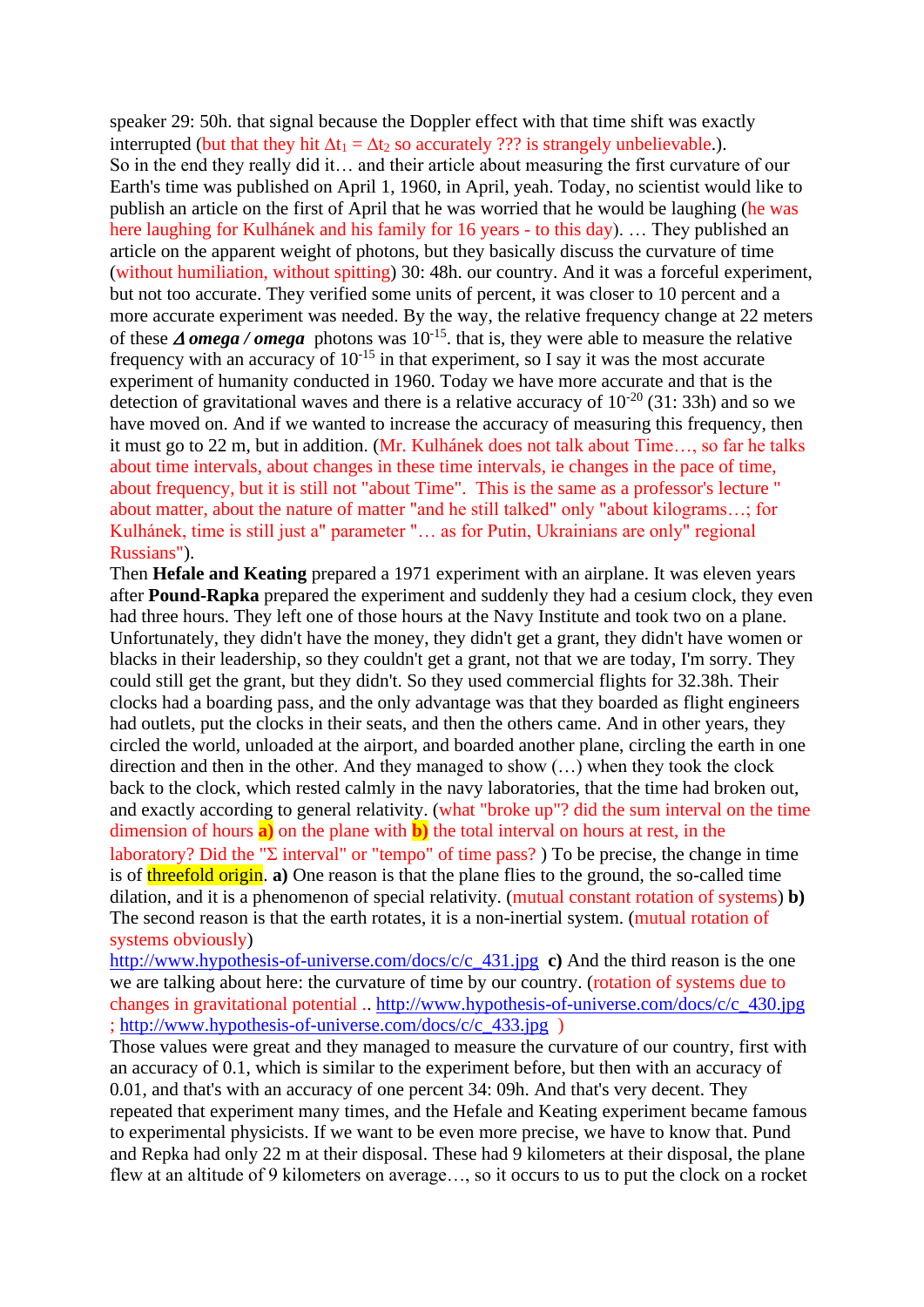somewhere and we will measure the curvature of our country 34: 43h. Such an experiment also took place, it was a GPA that they prepared at Stanford University and used as a masseur as a lesson. This device as a laser… laser works in the visible field, so this device works in the microwave field, it is a hydrogen massager and it is a **perfect time standard**. (that is, it is a mechanism that cuts exactly the same intervals on the time dimension for a long time). They loaded the clock on a rocket and then fired it from the plane. But they needed to watch the change of time perpendicular to the ground, that is, when the rocket flies straight up (and then straight down again, not to descend into orbit.). In other words, deliberately fired up the ballistic trajectory and then watched for hours, the missile fell somewhere in the sea…, it is no longer so important. 35: 50h And they managed to verify the general relativity with an accuracy of 2.10<sup>-4</sup>, we are already in the hundredths of a percent, that is, we measured the curvature of our Earth's time with such fantastic accuracy. (and so "what" curvature did they measure ??, was it of constant size with height, or did the curvature parabolic?). Today, we don't have to send a rocket clock up to 10,000 km like this experiment. Today we use GPS satellites that fly even twice as high as this experiment, ie 20,000 km. So, of course, the program that evaluates your position must take into account the curvature of our Earth's time 36: 39h. If the system doesn't take her into account, we'll get a hausnumer. In our latitude, the GPS would move in 8 hours from the actual position by 8 km, yeah - it's a huge difference, so each GPS, the evaluation, the program has several lines that recalculate the time on that satellite, and the time on that GPS, so We experience the curvature of time day-to-day if we drive and use GPS, so there is manifest relativity. Today we live in a beautiful time when the second phase of the electronic revolution is attacking us. We have all experienced this first phase, it started with some tubes, transistor circuits, and gradually electronics took over civilization everywhere, be they mobile phones, computers, and if they turned off the power, we were completely in trouble, that is, we are dependent on those electronic gains 38:00, and we're basically happy for the electronic revolution. But she has the second phase now. If we are at elm. they used its charge, but the electron not only has a charge but also has spin, and now we are learning to use its spin and quantum properties, so spin-tronics is evolving, it is a device based on the spin of the electron, but also other devices based on quantum principles. And those quantum principles are different from the common principles. I'll try to explain 38: 35h. how it all differs. We have no receptors on how the microworld behaves, we can only wonder how it behaves, we cannot say whether that microworld object is a bullet or a wave [http://www.hypothesis-of-universe.com/docs/c/c\\_426.jpg](http://www.hypothesis-of-universe.com/docs/c/c_426.jpg) , this is simply a bad question, because that object of the microworld is something that is incomprehensible to our senses, and that object tries to assign to it the concept of a ball, time the concept of a wave, and it always fails. 39: 01h. And those objects of the microworld, in addition to being able to do a lot of other pieces. In the macro world, you sit here and listen to what I'm saying, but if we weren't in this auditorium and were objects of the microworld, we could be in superhelp states, I'll talk to you here and watch TV at home and you'll be in the auditorium at the same time. in the pub with friends and still in the zoo to watch the camels that you tell me it's not possible, but it's not possible, in the macro world it is, but in the microworld it is. Microworld objects can be in multiple states at once. And the second phase of the electronic revolution is starting to take advantage of this. He begins to use such things as superposition and interconnectedness, which are typical for the microworld 40: 02h. And we already have a lot of devices that can use it, they're called quantum devices. In 2017, the first quantum computer was produced. And what I have here in that picture is a gravimeter. Imagine you have particles, and in order to control it, you have ions, it's ionized, like rubidium, or something like that, and by being ionized, it responds to an electric, magnetic field and so you can produce trap, an electromagnetic trap in which you hold those ions, like you hold them there and… and now you make a laser pulse, it's like you have an ordinary ping punk and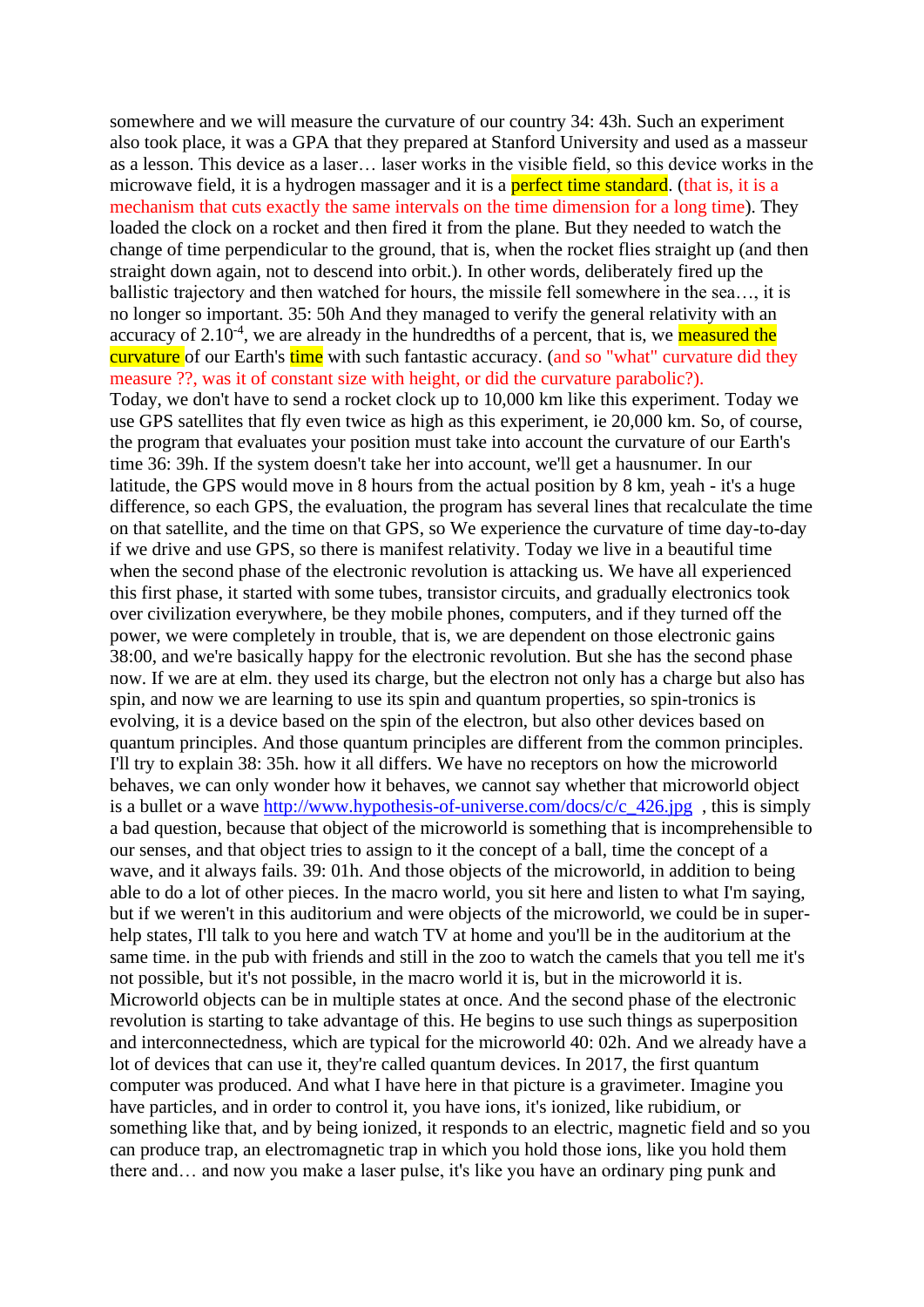kicked them, it flies up, so with that laser pulse it flies out of the trap. Nothing new, quite understandable. And now we put two laser pulses of different sizes and now one pincher flies into the subway and the other into the subway and a half… but they're not pinpoilers he's a small world and every ion catches both of those pulses, gets into a superposition of states, each that ion flies to one height and at the same time to the other height. We humans can't do that in two places at once, but those ions can do it, and here (in the picture) we can see their ballistic trajectory. Ten ion 41: 31h. it flies to one height at the same time and to the other at the same time…, but it differs slightly, by tens of millimeters. But the objects of the microworld are not spheres, they are at the same time waves and the wave that belongs to one state is different from the one that belongs to the other state. Here Kulhánek forbade himself to a topic that deviates from the field of vision of "what is time" .

I'm not interested in these status descriptions.

And this single ion interferes with itself, because it got to one height and another height, it's two waves and those waves interfere. And in 1997, the interference pattern was first read, it was A.M. Peeters who tried at Humbolt University and showed people: hello, the superposition is a fantastic thing, it will do the interference pattern and we can read it. And in 2010, 13 years later, Steven Chuck (Nobel Prize winner) said, but it's fantastic, we're able to determine the gravitational field from that, because the ion was at one height and the other at



the same time, and here's some gravitational field difference

Translated into words of general relativity, we are able to find the curvature of time and space to one tenth of a millimeter of height and suddenly the experiments we did in 1960, ie those 22 m, then 9 km, then 10,000 km and suddenly 0.1 mm and suddenly relative measurement accuracy 10-7m, many orders of magnitude better and this is the huge leap in technology when we start using quantum mechanics. And immediately quantum gravimeters began to evolve

(Well, that's nice, but… but it's still just a just "measuring" the time interval on the "distorted" time to compare with the "undistorted" interval in the undistorted flat  $3 + 3D$ raster, the thread (in which the atomic clock is ticking. But what is it necessary for? On Mars, I can choose the "second" according to another run of the sun around Mars = Mars day and divide it into 24 Mars hours and then Mars minutes... blah. It is still just a choice of the interval "as basic". And then Mr. Kulhánek starts to make a "more accurate mechanism for measuring" the curvature of the basic interval by Mr. **Pound - Rapka** and then there is an even better mechanism to "measure" the curvature of the Earth by Mr. **Hefale and Keating**… and now there is an even better mechanism for measuring the curvature of time in gravitational field from Mr. Steven Chuck and …a ?, well, what about that? Summary : humans have chosen a time interval such as a second as the base interval (this is a different interval on Mars) and now physicists are measuring and measuring gravitational curvature of time , measuring it in 1960 (at 22m height) …, Then in 1971 (at 9 km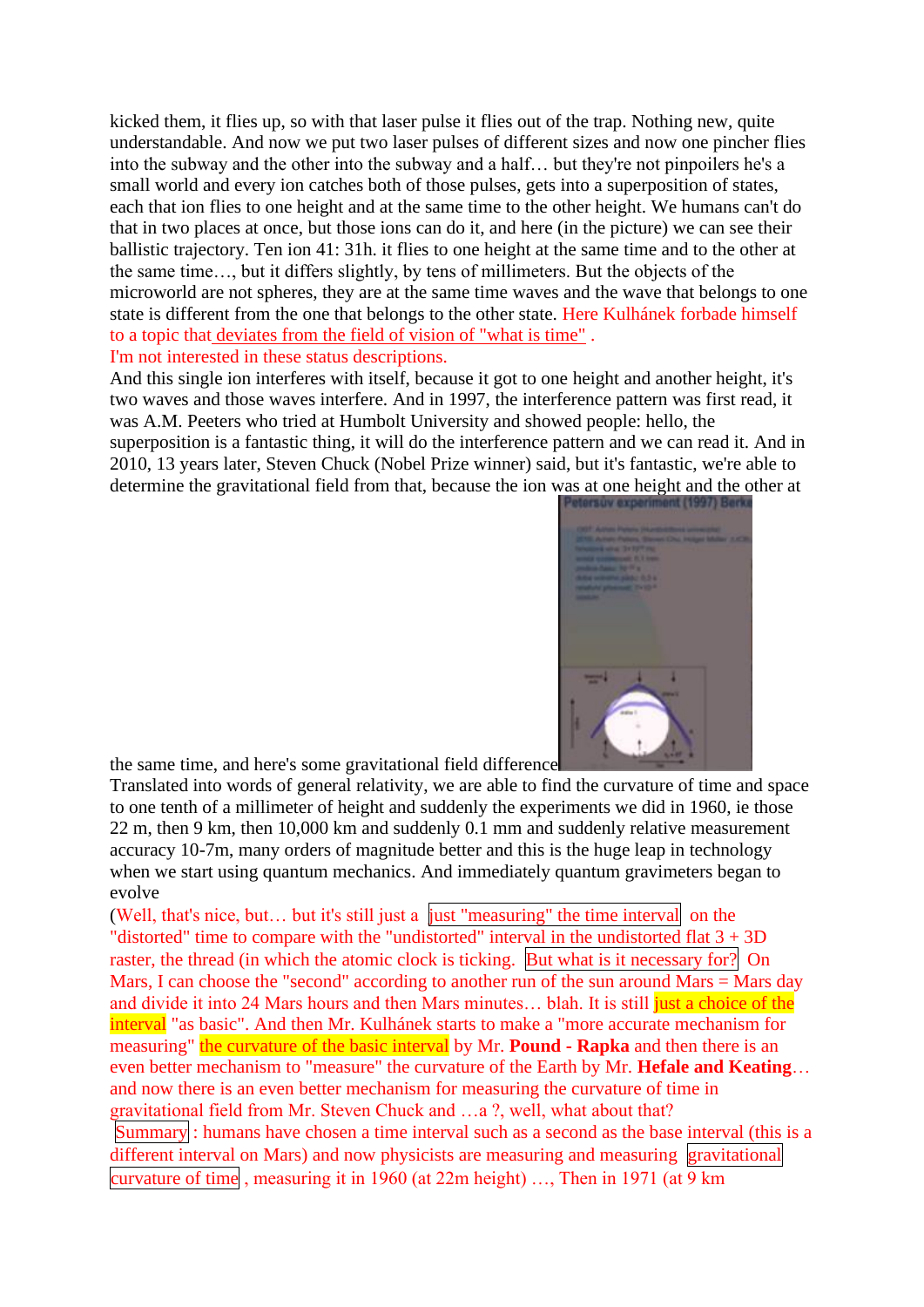altitude)…, then in 1997 - GPS (at 20,000 m altitude); now measures the "curved interval" in 2010 (at 0.1 mm height) using quantum ions, ..; We simply use various tricks to refine the "shape" curvature of time over the Earth, and we have it more and more accurate and more precise. - And what about it ? Question: Professor, this is the reason-cause ? "Time curve"?

 In my opinion, is the reason for turning the systems **a)** STR is a "stoic" rotation of systems (in uniform motion always in some "stop-state of velocity"), **b)** gravity is a" parabolic" rotation of systems in accelerated motion. And how do you verify this statement (mine) with the help of those experiments from  $1960 + 1971 + 1997 + 2010$  ?????? How do you verify that the Universe does not expand axially, (see erroneous Hubble), but expands, http://www.hypothesis-of-universe.com/docs/c/c  $065$ .jpg ; thus, the curvatures of the  $3 + 3$ dimensions of that space-time expand, and it expands "from every point" [http://www.hypothesis-of-universe.com/docs/c/c\\_223.jpg](http://www.hypothesis-of-universe.com/docs/c/c_223.jpg) of the microworld (foam of

dimensions

[http://www.hypothesis-of-universe.com/docs/c/c\\_168.gif](http://www.hypothesis-of-universe.com/docs/c/c_168.gif) ) and the foamy) expands into the form of a macroworld (with gravitational curvature spacetime around matter [http://www.hypothesis-of-universe.com/docs/c/c\\_190.jpg](http://www.hypothesis-of-universe.com/docs/c/c_190.jpg) or between bodies like stars and between galaxies)

[http://www.hypothesis-of-universe.com/docs/c/c\\_241.jpg](http://www.hypothesis-of-universe.com/docs/c/c_241.jpg) ; unpacking macro scales is also regular and irregular, chaotic ..., inhomogeneous unpacking spacetome  $\rightarrow$ 

[http://www.hypothesis-of-universe.com/docs/c/c\\_222.jpg](http://www.hypothesis-of-universe.com/docs/c/c_222.jpg) ; it is not a Hubble axial expansion. [http://www.hypothesis-of-universe.com/docs/c/c\\_176.jpg](http://www.hypothesis-of-universe.com/docs/c/c_176.jpg) Why? **A**) the time dimension is curved, everywhere, always; **B**) the rate of passage of time is not the same everywhere in the stop state; **C**) Perhaps the pace of time changes as the universe ages; these science-physics issues have never been explored)

43: 35h. because they are more accurate and today everything works in the position of superposition, and the American NASA, which sends probes that map the Earth's gravitational field, no longer considers other gravimeters than quantum ones, because only their accuracy is significantly higher. When you look at the lab in which it was measured, it's fantastic. I have great admiration and respect. When I see such a picture, I remember when I studied theoretical physics at MatFyz, so we had some kind of labs and ... 44: 11h. (…) Blah-blah (I'm not that I'm clumsy, I'm quite handy here, but I was kind of unlucky….) .. so that's why I have a lot of respect for these devices and I admire experimenters who can do such things ( pity that you do not have such an account for HDV). The relative accuracy here is  $10^{-9}$ , which is seven orders of magnitude better than in the experiments I mentioned before.

Another issue (in the interpretation of time) is that we would all like to reverse the flow of time against the flow of time, whether it is possible to get into the past. Anyway, we all know that it will not go physically, because that time is given by heading in one direction. (What is valid for you, Mr. Kulhánek, that you have made a relative accuracy of "time curvature" with nine zeros after the decimal point? What is valid for you? If you did not understand that time is a physical quantity and "is not given by that it runs in one direction "(because time does not run - it is a stoic quantity with three physical dimensions, but we run after that dimension. What is running is us, we are material objects that "move" over the quantity of Time "and cut time intervals on that dimension - that is then the" running "of time. (Probably just as the Sun and the stars do not revolve around the Earth, which the "Kulhánks" thought in the Middle Ages, but vice versa. Well, Kulhánka, on the contrary: time does not run. time "in one direction is because **on a macro scale it expands, not collapses** and only expands  $((c = 1/1 > v = 0/1 > u = 0/\infty))...$  However, time can also collapse." The curvature of the dimensions of time and lengths leads to the microscales of Existence, ie on scales  $10^{-13}$  and lower (up to  $10^{-42}$ ), where the dimensions of  $3 + 3D$  space-time begin to curve so much that it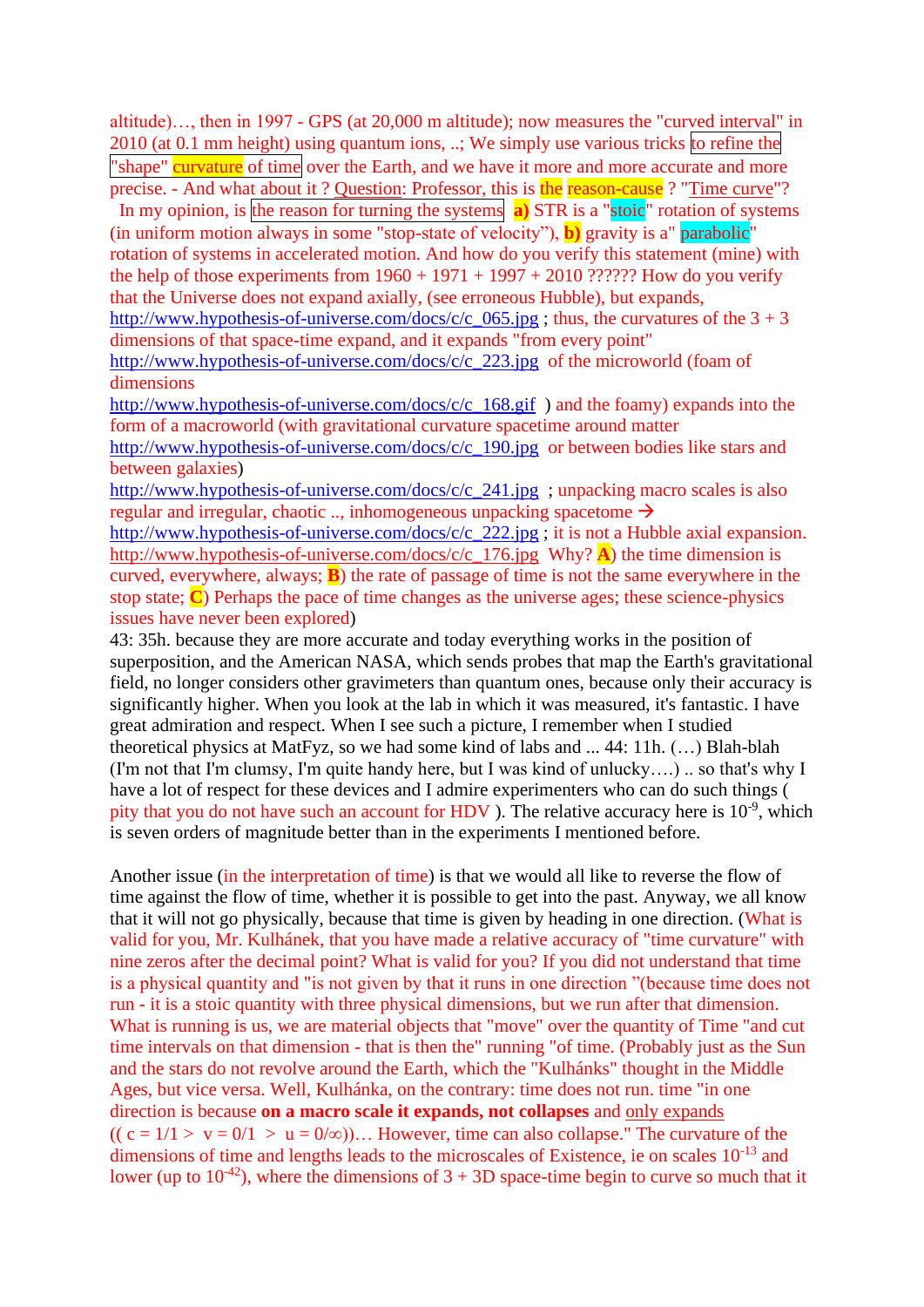becomes a "foam", ( plasma), in which "time is already running" chaotically, ie vice versa to positions where curvature is packed into entities - geons and conglomerates of multivariate dimensions - and thus becomes "packed" cp matter, this prevails within matter… Because "curvature" dimension is a real-way of construction-creation of matter polí and fields. In the quantum world, time runs "back and forth", which is why QM doesn't need that time, as you said. - So: you can still indulge in the amazing devices you have in the picture above your head, which have that nine-digit precision..)

But if you look at the really elementary processes of some particle collision and film it 47: 24h. (here is a picture that Kulhánek left over his head)



on a film strip or on a digital recording and then you let it go back, that's how it goes. You can't turn back time, but you can record the crash and play it back on the monitor. And the question is, is it also possible in nature? And it seems that yes, we believe that yes, that the basic processes are so-called reversible ..., even in Maxwell's equations, if you exchange "t" for "minus t", then nothing much will happen there. So at that elementary level, time can go back in the sense that when I record their behavior and let it go back, such events also exist.. But the world is not elementary particles and the microworld, we said to ourselves, we do not understand it, we do not understand it, our world is a macroworld and statistics already work there. And here in those pictures, each of you can say what was before and what was later. Here someone lined up the molecules and went for a beer, and this is a later situation, chaotically the molecules have melted into the surroundings; here the workers came again, laid the bricks and two years passed and you will find this (a pile of rubble). We clearly know that time flows in one direction (in the macro world) and cannot be reversed. Chaos grows in a closed system, specifically we say that entropy increases 49: 08h. We physicists know such a holy combination of CPT, I will try to explain what it means and I would start with the letter P, parity, mirror symmetry. Imagine that I want to test how nature works and make a device, I will have it, there will be a pendulum, it will present gravitational events. Then there will be some lasers that will bounce off mirrors, resonant cavities, that will test electricity and magnetism. Then I will have some radioactive material there and it will test my weak 50: 18h interaction. similar to under our feet when it warms the heart of the earth and then we will have a small nuclear reactor, a small Temelín, for example, and it will test my strong interaction .. such a beautiful device that will test everything we know if it works nicely. Well, I'll set up a mirror like this and invite the best technicians in the world and say: make me a copy of the device, but according to what you see in the mirror. The task is solvable, but it's not the same, the device. Every left-handed thread will be right-handed in that mirror, so the technician comes 51: 02h and you start, he makes the threads, the screws make the reactor, he builds - what I did (bricks appeared on the board) and… and he says you have it, you can let it go . And here's the question: and will it work like the original device? or will not. And we thought for a long time that it would be. Until 1957. In 1957 with experiments first with kaons http://www.hypothesis-of-universe.com/docs/c/c 067.jpg and then with radioactive cobalt , Li-Yang and the Chinese physicist Wu have shown that mirror symmetry does not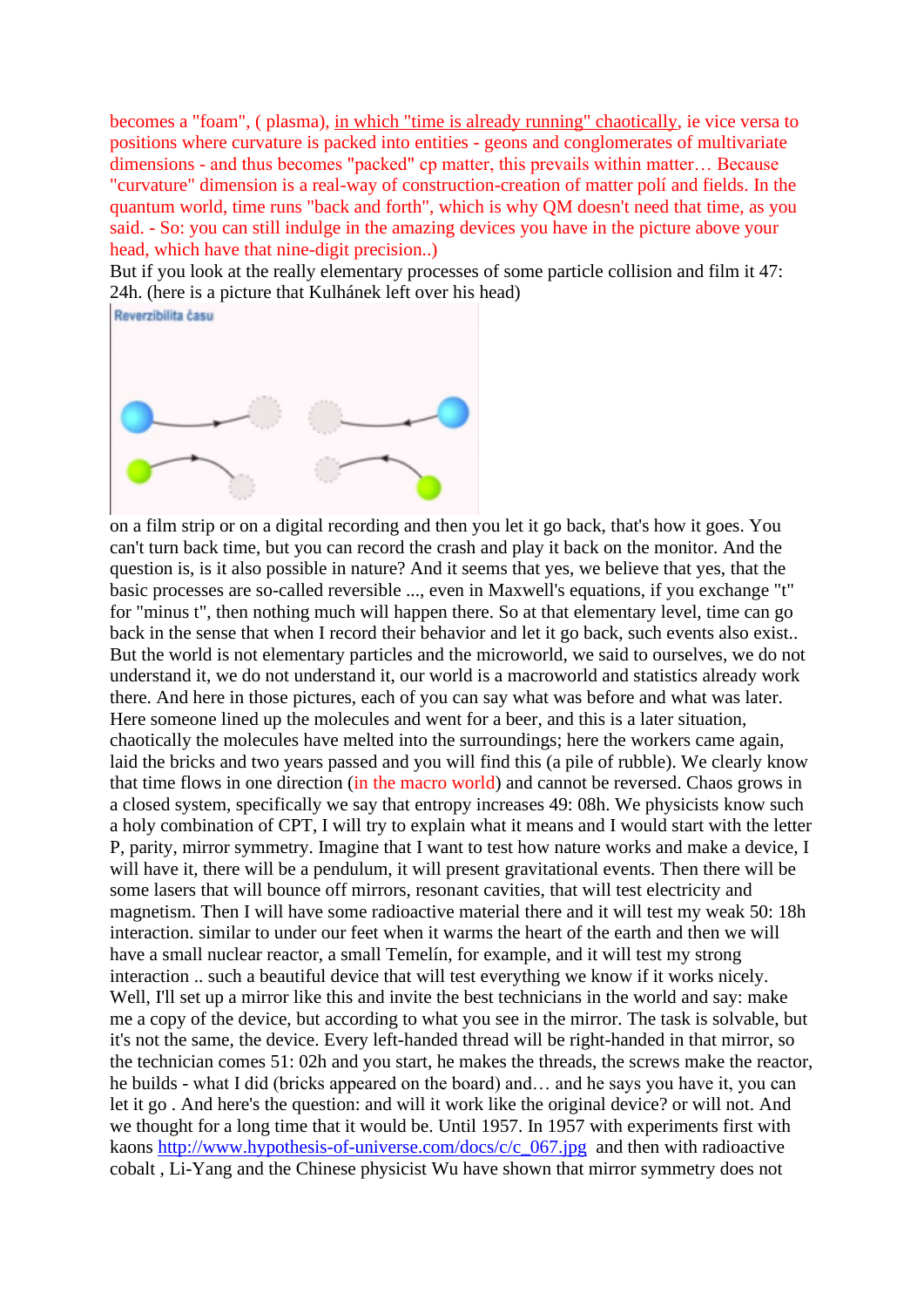apply, the device made according to the mirror image will go completely different and not a few years have passed and it turned out that this device is not even constructable in principle as a mirror device, why? Each elementary particle has spin. It's stupid, but you can imagine it as a bullet, a hunter, a rifle, a beast… (by the way, on August 11, I was hit by a doe on a bike at 52: 22h and I've been here in the hospital for quite some time, I will become a hunter and I will walk around and shoot them) and the rifles of the rifle will crush the bullet in the barrel, it is stabilized by rotation, so-called, and the bullet can be crushed in one direction, clockwise or counterclockwise in the other. And elementary particles work similarly. Neutrino flies 52: 52h. and it spins in one direction, that's the spin. If I wanted to do it mathematically, it's a projection of the spin in the direction of motion. So the designer would come, and there are the processes of decay, so he would tell you I'm not constructing it here according to that mirror, because in that mirror you have neutrinos that rotate in that direction and in that mirror it rotates the other way around and there is no such neutrino in nature ( ale jako antineutrino v přírodě, tedy v antisvětě je ) 53:22h.

So it can't even be constructed in principle, because neutrinos all spin in one direction and we don't have any neutrinos that rotate in the opposite direction. But since we're smart, I'll tell the designer: use antineutrinos instead of neutrino, antineutrinos spin the other way around, so let's think about it and tell him: look at it all, instead of neutrino antineutrinos, take positrons instead of electrons, take hydrogen instead of hydrogen, and do everything from antimatter. And that's the symmetry of CP, that's charge symmetry, when we take the charges and exchange them for the opposite we get the antiparticle. And we are already at that CP combination. And what we told the designer, here you have the machine and the mirror, and make me exactly what you see in the mirror, but from antimatter. He'll make it that way, then you have to, and you'll think it will work, and we thought so until 1964. In 1957, a violation of the left-right symmetry P was found, and in 1964 a violation of the CP symmetry. So even this does not apply, it is not possible to exchange matter for antimatter, and the left for the right, it is not the same, the width is asymmetric. The only thing that could not be challenged is the combined symmetry of the CPT. So let's tell him: look at that machine, take it as it looks in the mirror. It's made of antimatter in the mirror. Shoot what the events looked like in that mirror, let it go backwards and here we will ask if it works after running 55: 25h. So far, we haven't found a single experiment that contradicts it - but that doesn't mean it's dogma, that's really the case. Our belief is that, and it is nothing more than the belief that the CPT's combined symmetry holds that if we substitute time for minus time, charge for minus charge and left for right, then these happenings will not change. We don't know if this is the case or not, but we haven't found anything against it, which is also something interesting about time. And now what about that time in the microworld. This is a huge problem, because we know time in the macro world where we measure it with some clocks, cesium clocks, but in the microworld we have individual objects that are described by quantum theory and quantum theory in time. does not have implicitly. It can be there as a parameter so that we can introduce time evolution but it is not necessarily necessary..56: 34h. But then the question is: at the beginning of the universe, when the world was extremely dense, extremely hot, does the word time make sense? What if that time didn't work there at all, it didn't exist at all, because we have time in conjunction with general relativity: the curvature of space and time by material bodies, but there were no material bodies, there were microworld objects, and these objects don't meet OTR requirements. And also when I use OTR to describe the expansion of the universe and go back in time, I get some time  $T = 0$  and a state in which there is infinite density and infinite temperature of the universe, but each of us knows that infinity is nonsense, it is just a mathematical limit that there is no 57: 25h. By the way, once a desperate dad asked the Czech Astronomical Society that his six-year-old son was constantly bothering him with what it was like infinity and that he couldn't answer him and if they couldn't answer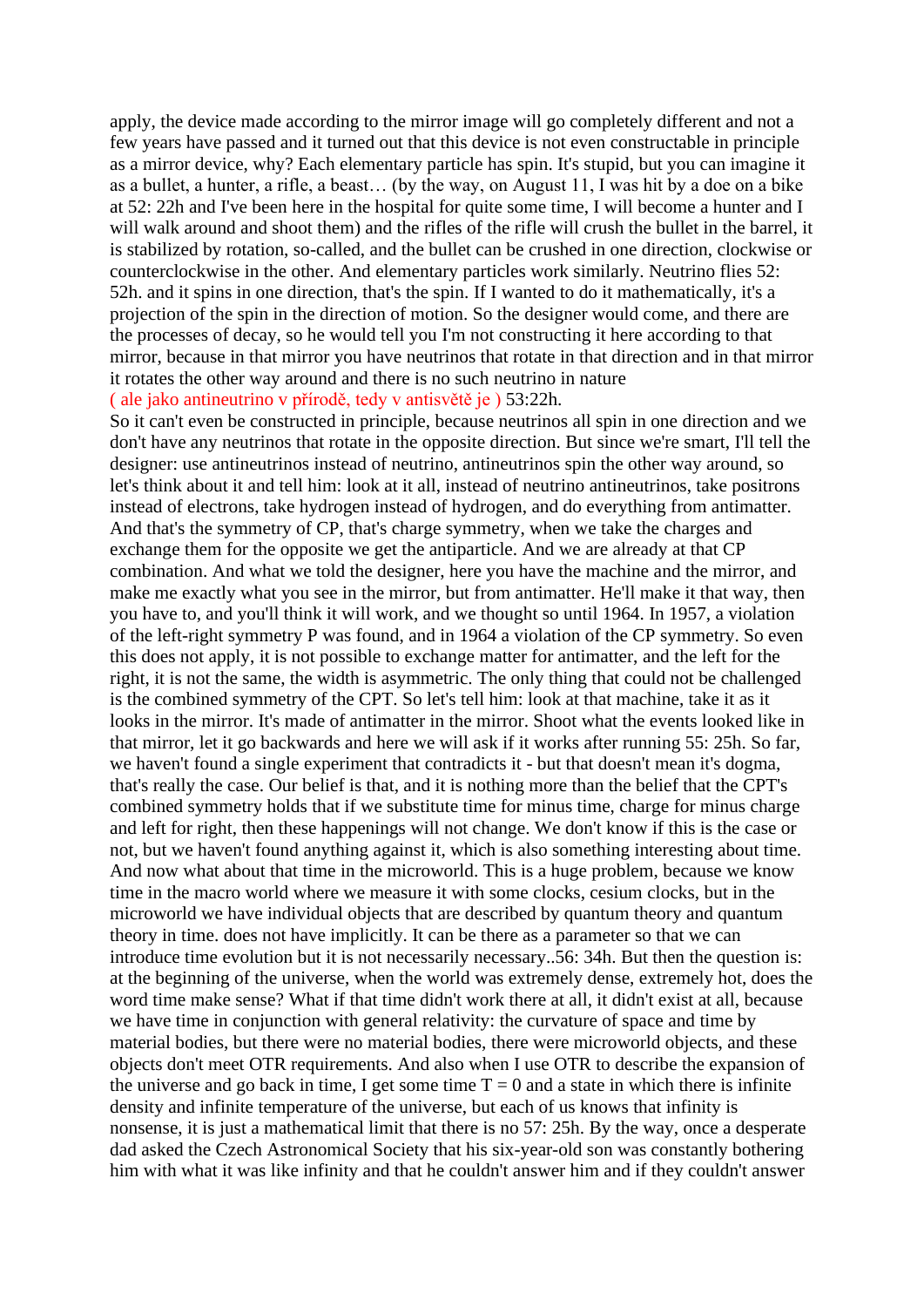that son and they tossed it like a hot potato and then sent it to me that Kulhánek will solve it. So I thought for a long time what to write off and then I wrote to him: dear boy, at the age of six, you must read fairy tales and you know that various supernatural beings appear in those fairy tales, but they don't exist. . And with that infinity, you have the same thing: every physicist knows that infinity is very much, but that there is no real infinity, and only those bad mathematicians scare us worthy of physics, but you won't find any infinity in nature. Therefore, if it is based on OTR that the temperature and density at the beginning of the universe were infinitely high, then for God's sake, we should not hastily search for it, run out and look for it somewhere on the canal. 58: 55h This is a clear failure of that theory. We have to admit that the theory failed and we have to use a different theory. In that extremely dense and hot world, I have to use quantum theory, quantum theory describes such an environment, and quantum theory doesn't need that time. So how is it: we need that time, or we don't need it, we don't know. At that beginning, somehow, that time did not exist. It emerged later. And that's a very, very interesting and heretical idea. Once when they asked Stefan Hawking that it was strange that the universe had a beginning and what was before that beginning and he did not hesitate and said: well there was a god who prepared hell for the people who would ask about it. Which is a beautiful answer, (for other answers, people are sent to the insane asylum) ... but on the other hand, today we do not believe that there was any beginning with infinite density, infinite temperature. That universe was a quantum universe, quantum laws applied there and in quantum theory movement cannot stop. Even the stupid crystal you have, so it would seem that the more you cool it, the less it will vibrate, and that at absolute zero it will stop vibrating completely 1: 00: 20h. It is not like that. Even at absolute zero, it will perform so-called zero oscillations. This is due to uncertainty relations. And you can't know the position of the ion and the speed at the same time. If all the movement stopped, then the inons sitting in the crystal lattice know the position and know their speed, and that is not possible. Even at absolute zero, it will somehow twitch and vibrate the crystals, and the microworld has such a movement of its own. And so it is with the vacuum. We would like to say that there is nothing in a vacuum, quantum theory does not allow us to have anything there (and if the Universe wanted something to be there, the Universe would have to ask physicists permission, right?) If you take the electromagnetic field, then em. The field has some value, momentum, and at the same time I can't know its momentum and position. It cannot be zero elm at the same time. field and momentum of that field. So elm. the field in the vacuum will be present to some extent. (Sure. Vacuum isn't just a chaotic boiling-bubbling (which word doesn't mean temperature here) foam dimension, [http://www.hypothesis-of-universe.com/docs/c/c\\_167.gif](http://www.hypothesis-of-universe.com/docs/c/c_167.gif)  but even less "floats" in it crooked states, but with an exact mathematical expression of the curvature of cp dimensions that present different fields)

And with that absolute possible zero temperature, it's like we admit the smallest possible amount of motion that the laws of quantum theory allow, so 1: 01: 33h, so vacuum is the state with the least number of particles and the number of fields that the laws of quantum allow us to theory, but it is definitely not zero. In a vacuum, a pair of particles and antiparticles can form and disappear again, there is various wild yeast by fluctuations in the particles, they form and disappear again, and the vacuum of the fields looks something like this  $\rightarrow$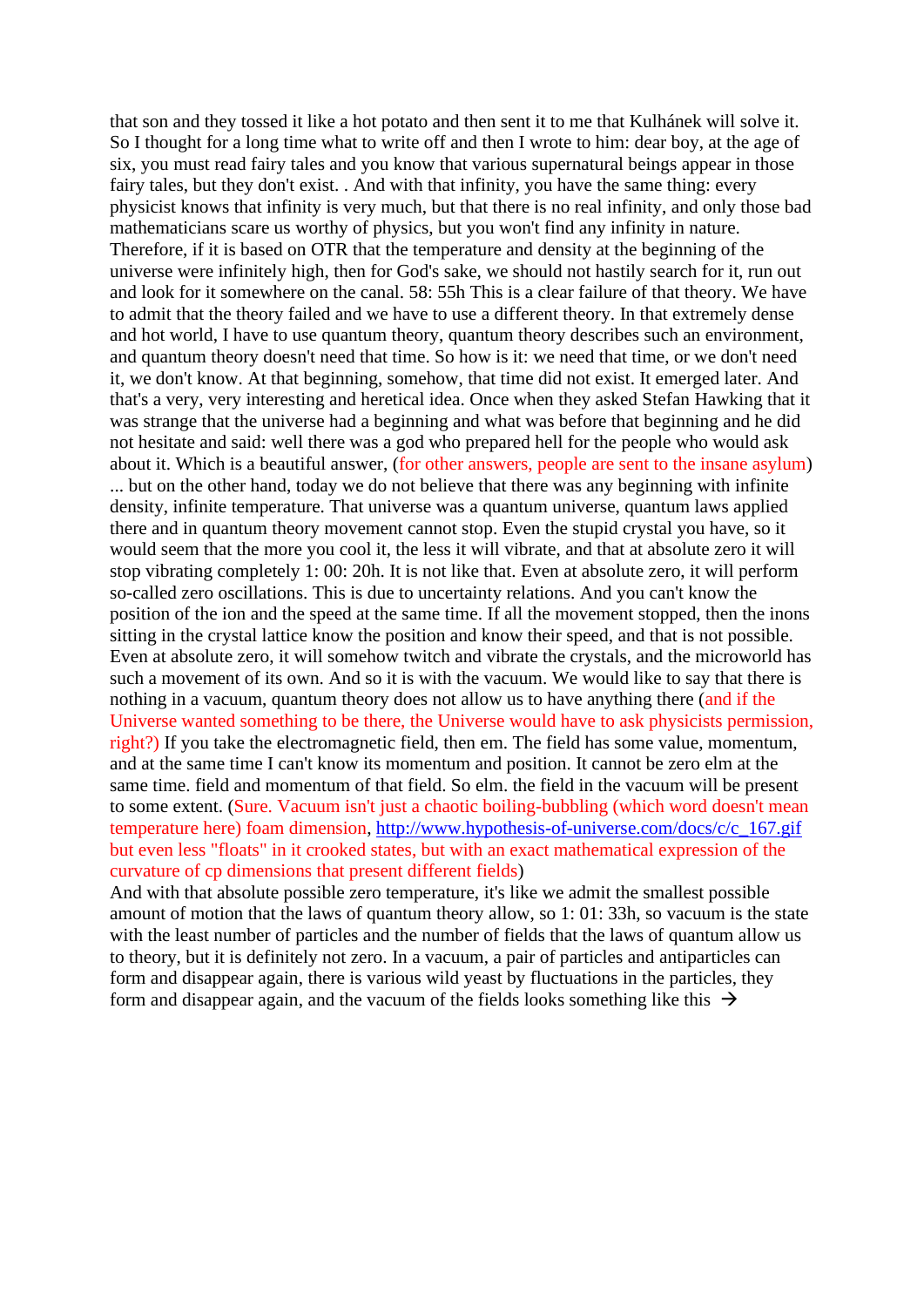

..and now tell me where the time is when it frowns like that 915 / 5 000 (and that's exactly what it is, Mr. Kulhánek: The time dimension all three twist, curve, pack so that we don't know from it "main flow direction = passage of time", not in the microworld; a moment forward, a moment backward, a moment up…, simply so it is in that vacuum, so it is in that Planck's world of "crooked dimensions" and a world - an environment where "curving" of dimensions means the production of matter and fields , which you have never understood and will never understand svým with your brain, and which is different than in the macro world, where matter "floats" = collapsed states of dimensions and time and length) in expanded  $3 + 3D$  space-time, and it is expanding more and more from Bang [http://www.hypothesis-of-universe.com/docs /c/c\\_239.jpg](http://www.hypothesis-of-universe.com/docs%20/c/c_239.jpg) and thus time flows in one direction - expanding the time dimension! and this unpacking is not uniform throughout the universe, ie only according to some involute, it is anisotropic [http://www.hypothesis-of](http://www.hypothesis-of-universe.com/docs/c/c_240.jpg)[universe.com/docs/c/c\\_240.jpg](http://www.hypothesis-of-universe.com/docs/c/c_240.jpg) between galaxies)

That time simply lacks meaning there, and the Universe could probably have come into being such that the World of Quantum Fluctuations has undergone **some** quantum transition, and from that **some** our Universe has emerged. Here, Professor, "s**omehow**" you just recorded for the repayment of your insult, the humiliation of humanity to the bottom **:** probably "**somehow**" your mother walked young after E 55 and from that, so "**somehow**" then you emerged. *I know what I'm saying is disgusting to me, but you still haven't decided to apologize to me. And you are one of those who blew up the terrible hatred, ridicule and insults that continue to this day and which I suffer so badly from !!!!* Professor, you read **somehow** badly and even less **somehow** you understand.. But we don't even know if space is quantized or not (but your student David Zoul knows that, **somehow** →

[http://www.hypothesis-of-universe.com/docs/aa/aa\\_194.pdf](http://www.hypothesis-of-universe.com/docs/aa/aa_194.pdf) ; [http://www.hypothesis-of](http://www.hypothesis-of-universe.com/docs/aa/aa_192.pdf)[universe.com/docs/aa/aa\\_192.pdf](http://www.hypothesis-of-universe.com/docs/aa/aa_192.pdf) ; http://www.hypothesis-of-universe.com/docs/j/j\_204.pdf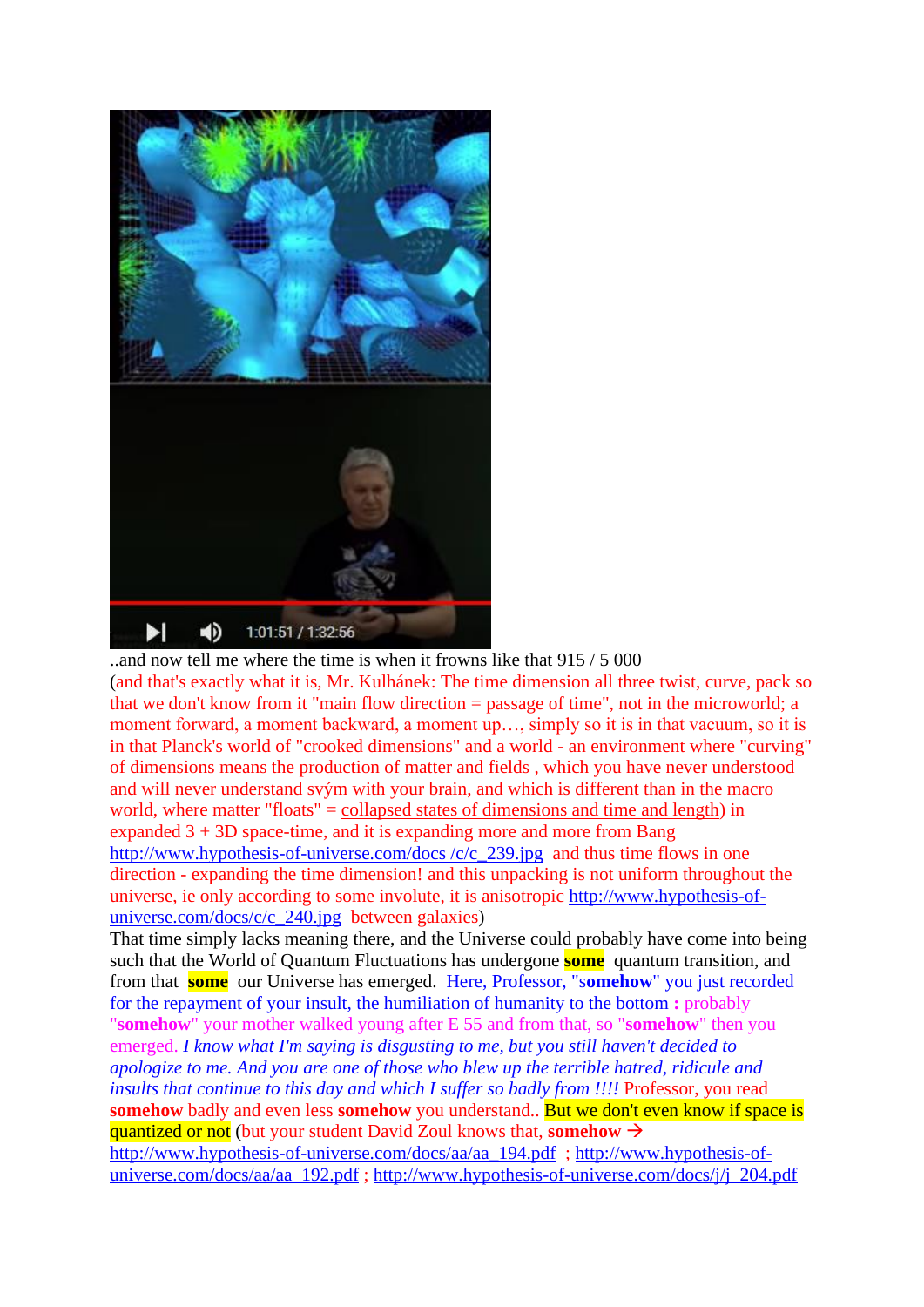and you sanctified his theory of space quantization, by consent! ) When you look at the river, you will be on the river bank, so you will see a beautiful continuous environment, yeah. Then you take a drop from the river and look through a microscope and you won't see anything there, yes, but then you take a powerful atomic microscope and suddenly you see individual atoms and the environment was not continuous, it was grainy (professor, every elementary school student knows that when he looks at the foam - a sponge of fine spider fibers, or like nanofibers, that this crumpled continuous environment will appear to us as grains with gaps, as an alternation of "points and points", as an environment of "zeros and ones", such as " nothing and something ", such as" compacted and diluted "… continuous curvature of dimensions packed into balls will appear (from a distance .., from the observer's macro world) to be quantized.  $3 + 3d$  space-time - macro-space, space-time definitely doesn't have to be quantized into Mr. Zoul's Blandria), although our space is so grainy. OTR takes it as some wavy curvature but co but what if that curvature looks something like this  $\rightarrow$ 

Čas na počátku vesmíru



**that it can be from some elementary cells, everything is of course possible and we don't know how it is (**In that case, you don't have to insult the professor, who has been proposing "curvature of space-time dimensions" into packages for 40 years and has been presenting on the Internet for at least 20 years and you can read about it on my website; and you even read about those ideas and you he sent for them to Bohnice. The intelligent does not do that.) If we are surprised ... and at the beginning we were terribly surprised at the beginning of the 20th century that energy is quantized, that <mark>the momentum is quantized, then why the hell</mark> couldn't space itself be quantized at those small distances !!! → says the anointed head prof. Kulhánek (And why **the hell** could time not examine itself whether this quantity has / does not have more dimensions? That is, whether space-time  $3 + 3$  is dimensional. Why not? Understand **that the** time "t" is already expanded on the macroscales of the large universe, and the three time dimensions are numerically almost equal to  $\rightarrow$  "t" = t<sub>1</sub> = t<sub>2</sub> = t<sub>3</sub>. ..thefore,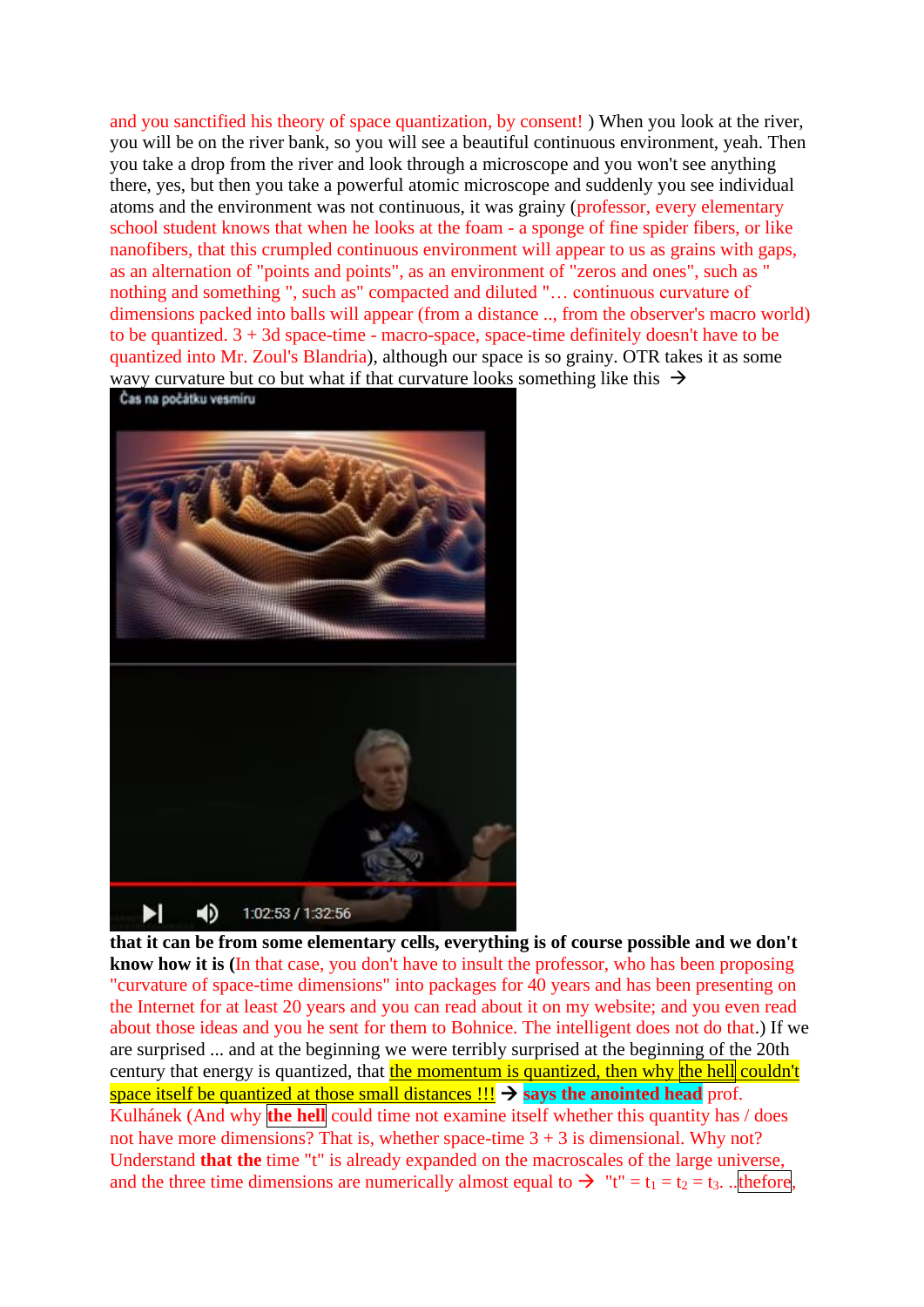in the equations, the error of "numerical inaccuracy" does not manifest itself in the eighth place, and the "universal rate of passage of time" "t" can be substituted into three spatial coordinates [http://www.hypothesis-of-universe.com/docs/c/c\\_435.jpg](http://www.hypothesis-of-universe.com/docs/c/c_435.jpg) ; My nipple from the archive  $\rightarrow$ 

## $3 + 3D$  space-time

Contemporary physics imperfect time. TIME is a quantity  $=$  the phenomenon of existential Existence, it is irremovable, indestructible, irreplaceable, cosmopolitan. It's the name of that quantity. And only after he appeared on the stage "as a state of Being" does the Greatness realize itself into three dimensions and into a common "time-space" přičemž, while still in this situational position it is not yet a flow of time or a ticking ... it is a "stop-state". And only when the "cursor" = material object begins to move along those time dimensions (even length), then it is only possible to talk about the flow-flow of time, so the "observer" can talk about the passage of time. Note: if it seems to us all that the tempo of the passage of time, .. "some", ... is the same in all directions, respectively in the three spatial axes **x, y, z,** then it is strange, but it is similar to with space, which 3D at each point in the Universe also "expands" "at some" pace, that is, the cursor moves by the same interval on all three length dimensions.. Then there is such a ratio of "length interval - cursor shift on three length dimensions" to "age interval - cursor shift on all three time dimensions" that this is equal to "c" = speed of light, c  $= 1/1$ ; respectively  $c^3 = 1^3/1^3$  which is that space-time "before the Bang." After Bang, the cursor moves at different intervals on each dimension of length x, y, z and each dimension of time  $t_1$ ,  $t_2$ ,  $t_3$ . ((The object then has different speeds vis-à-vis the Observer, passed at rest, see [http://www.hypothesis-of-universe.com/docs/c/c\\_005.jpg](http://www.hypothesis-of-universe.com/docs/c/c_005.jpg) )) I know that there is an immediate objection that the three axes **x, y, z** we do not observe different rates of time and therefore physics always substitutes only one into the equations  $"t" \equiv t_1 = t_2 = t_3$  one same flow rate. **But that's not true**. The truth is that  $t_1 < t_2 = t_3$ , or  $t_1 < t_2 < t_3$ , (("t"  $\equiv t_1 = t_2 = t_3$  this only applies to photons)) where physics neglects the difference between different flow rates for the reason that the difference is only in eighth place after the decimal point. At the same time, Kulhánek boasted of the maturity of physics, as the measurements of **Hefale and Keating**, through **Chuck**, reached fantastic accuracy in 2010 ; now measures the "curved interval" in 2010 (at 0.1 mm height) using quantum ions, ..; Not even 30 years of that "fantastic" refinement of two different times of time has come to an understanding that time has three dimensions, and the difference in intervals on each of them is neglected. So it is understandable "why" the change of the pace of time in the eighth place after the decimal point is neglected SYSTEMIC and time is considered " $t'' \equiv t_1 = t_2 = t_3$ ... due to the choice of units by people-physics, and also due to the difference in **Human sensitivity** for the length interval to the time interval, see  $c = 2.99792460 \cdot 10^8$  length intervals /  $10^0$  time intervals. The real universe, ie its space-time, expands in intergalactic spaces at different tempos in time and length, yet in the end global expansion in length is "homogeneous" and aging is homogeneous in the global ... but locally in localities the tempos of time are different: in the galaxy different, in black holes also other (see time dilation), on quasars also and in different gravitational fields also different tempos, see at Earth on satellites, GPS, ... the universe is such a "sponge" with different tempos of time and with local different with expansions of space between galaxies, etc.

Josef, 03/02/2022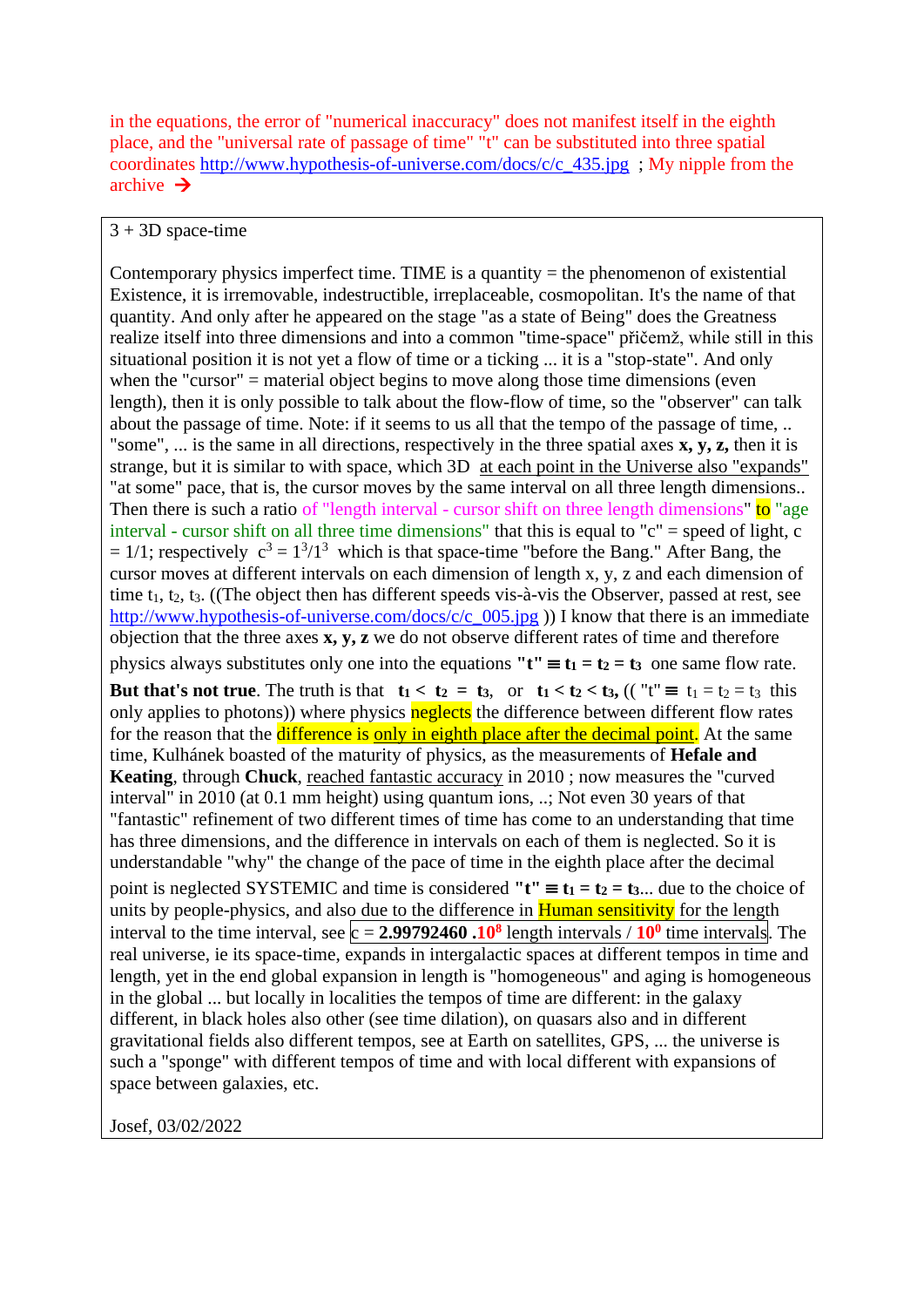… Quantize the space itself into a basic "quantum" of space is called Planck's length, we estimate that it should be  $10^{-35}$  m. That's enough for where we can measure so as not to disprove it nor experimentally (like ha-ha, you did not disprove HDV, but to prove the author going crazy, instead of dialogue). Well, here the world can be quantized like this, and then we have to ask: what's going on there? (What ??, well, packing dimensions into geons, Professor, and they will be matter by nature. That, that's what's happening there! Why are you asking today? Mr. Professor?) Those particles pass from one space cell to another space cell. (Professor, and this is your celestial cardinal mistake, babble, phantasmagoria…, no "spillovers-passing" of material elements from cell to cell takes place in the Universe), and this is a kind of elementary time act (?? God -because in the "space" of the  $\Delta x^3$  cells the material elements jump and this "jumping" is a "time act" ?? How sad and pathetic…). And now I'm going to try an experiment, I won't do it if I have a perfume bottle here, you spray like that and it smells nice (you chose a wonderful example). and I'll take the bottle and throw a brick with it, it will break and it won't be a hellish stench anymore, yes, it will melt the concentration, but the stench will be, we will feel everywhere in the auditorium, everyone will flood in the back rows (probably kindergarten children and nurseries are sitting in your benches that you have such stupid scientific physics examples). and now take that every molecule moves somewhere chaotically and suddenly macroscopically it gives the impression that there is some force that will make the smell or stink get to the farthest ranks 1: 04: 50h and that's what it is said emergent phenomena that it emerges from that microworld .., in that microworld that those particles commute chaotically, there and in the macroworld a kind of steady flow emerges (after the big bang there is that linear state of vibration-vortex-vortexfoaming, packing 3 + 3 dimensions [http://www.hypothesis-of-universe.com/docs/c/c\\_419.gif](http://www.hypothesis-of-universe.com/docs/c/c_419.gif)  changes this way and by starting to "expand" (!) into smaller curvatures of dimensions, which there will be fields ..and spaces  $3 + 3$  D between galaxies with ever smaller and smaller curvature. At the black hole, the curvature increases, of course ), which goes from the broken bottle to the rearmost benches.

We can even write equations where the concentration gradient emerges and the flow is in the direction of that concentration (dtto with the expansion of the dimensions from the foam to the "gravitational involute" [http://www.hypothesis-of-universe.com/docs/c/c\\_239.jpg](http://www.hypothesis-of-universe.com/docs/c/c_239.jpg) ) well, what if the time emerges in this way, what if the individual jumps are completely chaotic, when the body passes from one body to another, I don't need any time. And this is actually an elementary chaotic time step. And only outwardly in the macro world does a smooth flow of time emerge, which has a direction. This is called emergent time, and today a lot of 1: 05: 47h is bet on it in theoretical physics, as we know it in OTR, that bodies curve time and space around them, and thus co-create it, so that's the macro world. And there is no point in that microworld and that it will only emerge in the macro world. And then it would mean that in the beginning of the universe, the beginning, the word is cruel because the beginning means "in the beginning", and we need time that the word origin loses its meaning here, because in the beginning there was no time… how they jump from one cell to another 1\_06.25h. and only in the macroworld does the feeling of some time, some happening flowing from somewhere, emerge from me. So this is called the emergent theory of the passage of time..

 (Time to Mr. Kulhánek "came out - appeared - he arose" from events in the microworld where "he was not" and arising from somewhere where he was not, so that "emergence" was suddenly" er. How scientific, emerging scientific theory" ). My theory is a common nonemergence: Time is the name of a physical quantity (Artifact Existence) and it is presented in the Universe into three dimensions  $\mathbf{t}_1 = \mathbf{t}_2 = \mathbf{t}_3$  ((*the numerical difference of the intervals of each dimension is negligible and therefore neglected and used "t "The same interval - the same tempo. The change of the interval, ie the rate of passage of time, is observed only at STR*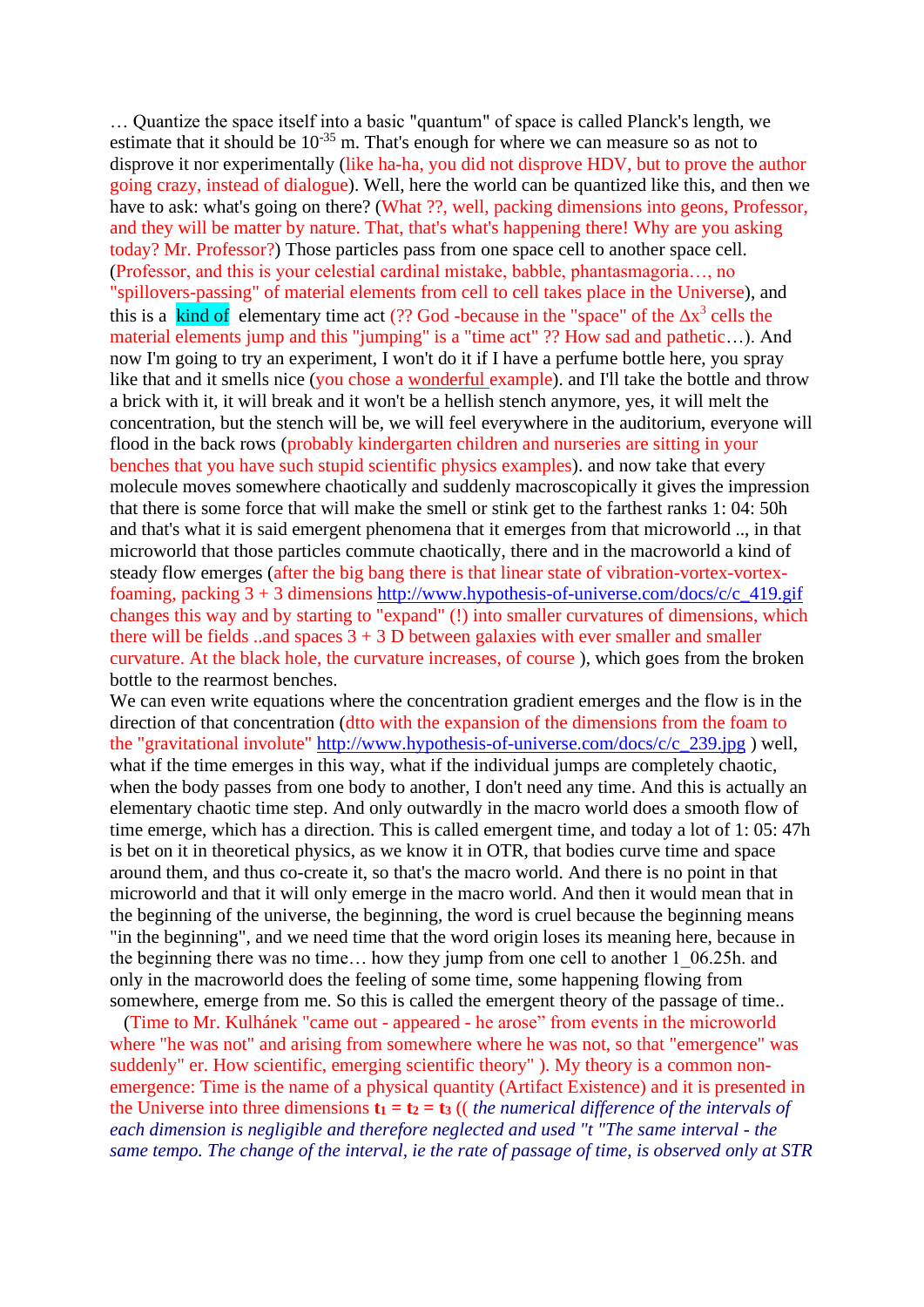## *on the rocket at the rocket commander - dilation of time intervals*  $t_1 > t_2 = t_3$ *... etc. This is a different interpretation*  $)$ ) as well as the quantity Length : also into three dimensions  $x \neq y \neq z$ , which are called >space <. And people-objects (rockets, stars, galaxies) move "by dimension" and thus cut length intervals by "on dimension", and dtto on the time dimension, also objects "move through the dimension", thus cutting intervals - seconds, hours years and thus we perceive the flow of time, because: *time does not run for us, but we run for him, after him.* In addition, the theory of "about time" still continues: the space-time  $3 + 3D$  web network - space-time pad is not stoic and in which all bodies would move and fields would change. No, in every "stop-state" of the whole universe there is a variable pad - a network of 3 + 3D dimensions, and there are also 3 + 3D localities (always more curved dimensions than the pad) that move "along the pad". The pad  $3 + 3D$  raster is not motionless, it expands = it expands and in addition they move on this pad = "material objects like the Earth" float "and we with it, like a rocket, like stars and galaxies..., it all" floats "= it moves on a substrate that is also not stationary, ie Euclidean flat-non-curved as a "raster". It is still necessary to know to study that even the pace of time that we observe on Earth ((*by our own shift over time*)) that even this pace is not constant throughout the history of the Universe .., changes for the entire Universe. And third, the pace of time in the "stop-state" (anytime, anywhere) on the entire Universe does not mean that the time-passage of time is just "in the divided Universe" in the stop-state everywhere the same. This image at  $\rightarrow$  [http://www.hypothesis-of](http://www.hypothesis-of-universe.com/docs/c/c_362.jpg)[universe.com/docs/c/c\\_362.jpg](http://www.hypothesis-of-universe.com/docs/c/c_362.jpg) may not only show an uneven distribution of matter in the "stop-state", but you can imagine in this image that the "pace of time "It is different in every locality that time - the flow of time at one pace is not the same for the whole universe, time flows at a different pace everywhere, in dense localities and in a sparse intergalactic environment" and moreover in every historical time "stop-age "In that Universe. So time, Mr. Kulhánek, this is a damn complex artifact about which you know almost nothing…, you do not know whether it changes the pace of flow everywhere, and always, you do not know on which time dimensions it changes faster and on which slower, you do not know how the pace of flow changes in the history of genesis World, you don't know what happens when the time dimensions "wrap" (along with the wrapped length dimensions) that mass elementary particles form, you know nothing about time. You do not know that even today "the relict state of plasma takes place" on the Planck scales and that this boiling of the vacuum is the same as it was after the Big Bang… and if it is not the same, then why.) Even Eric Verlinde invented emergent gravity in 2010, claiming that gravity does not exist as a force and that everything is a microworld and those statistical manifestations on the outside, that it is the gravitational force, that in fact electricity and magnetism are strong and weak forces, and that gravity, that is, statistics on how this behaves, whether it is right or not, remains to be seen. His theory is being researched and looks very promising, and perhaps two of the co-authors of the strings have already migrated to this theory and say "this is the right direction" we have to go (or HDV). However, it's all beautiful fantasizing (from non-folk phantasmagors), but without that fantasizing there is no progress, yes. (sadly, you only realize this after 20 years of my suffering with HDV, without any help that no one reads, also mainly due to your spitting, which 80% of all average physicists in this society take in the belief that

when Kulhánek condemned HDV, so do they - 80% of physicists do not trust it and HDV research). But we must always be aware of the line between fantasy and reality. I get a lot of different emails in which a lot of those people write: "I figured out how the world works here"; usually there isn't a single pattern, but it wouldn't matter, they have some thoughts on how it would work, they're most bothered by shortening lengths and lengthening time intervals, they can imagine it, they don't mind superposition of states, they can't imagine it, they can't think of it but they mostly think of shortening lengths and these things, and I've met a few of these people before. 1: 08: 11h And one meeting here, I'm glad it happened, and I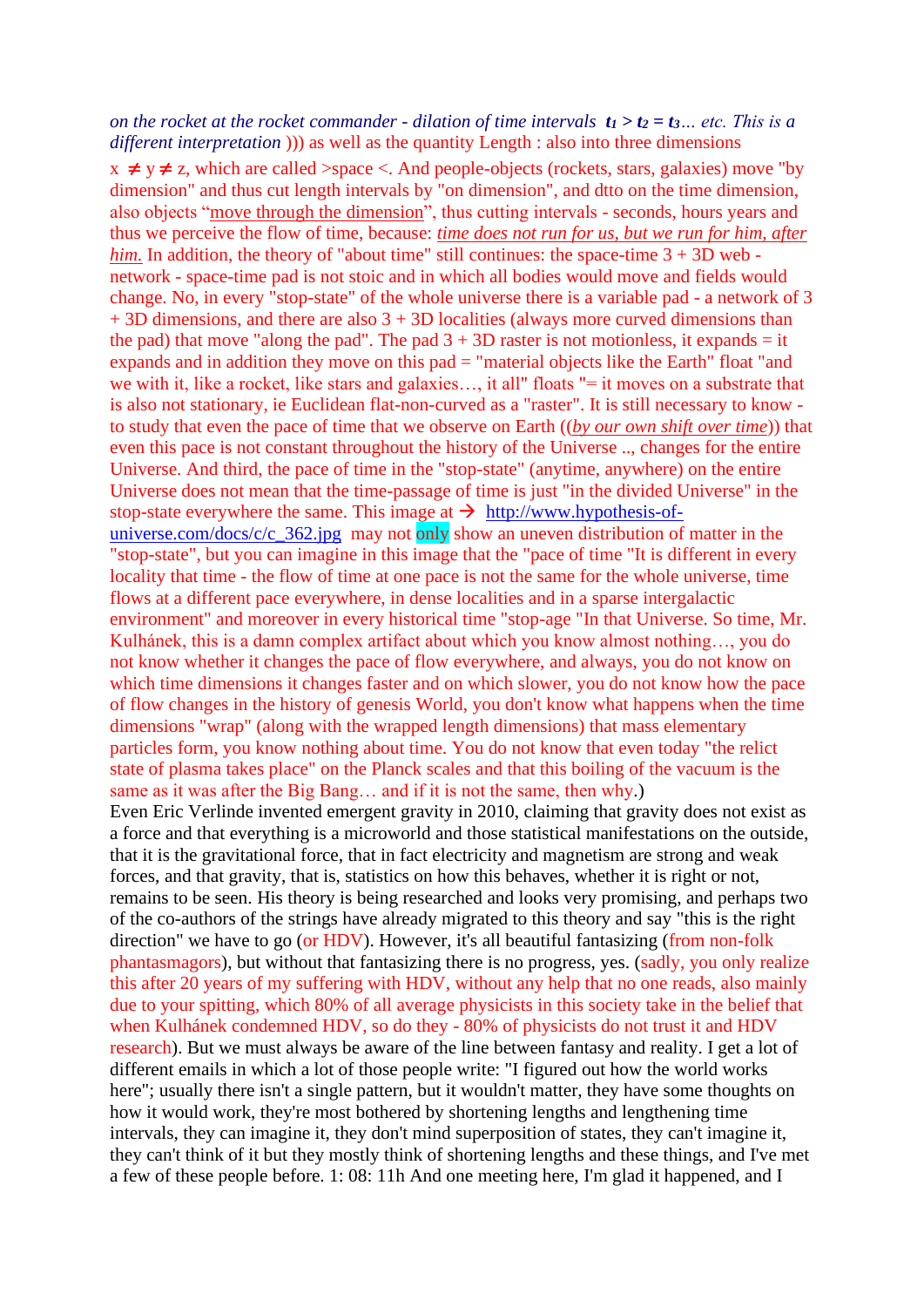told the person in question: look, according to your theory, this and this should apply, of course, but it's not in nature, isn't it, here's an experiment that he's right against it, you have another one here, and he looked at me so badly, sadly, and said, "*Well, you know, but here's my theory, that's how the world works in my opinion, and I don't mind that it doesn't work for you*." and it is beautiful that we must perceive-distinguish where there is fantasy and where there is reality. **Reality is what is verifiable**.

(but the truth-reality will never be verified if physicists do not dare to verify, reject, and reject the hypothesis - HDV - before the verification begins, even mocking; they will reject the proposal to verify and claim that it is unverifiable because it was not verified; the Indian's claim that there was a three-headed crocodile in his rainforest, and he saw him when such a crocodile was never observed anywhere… and therefore the Indian lies nemusí he does not have to verify himself because the "Omniscients" know in advance that he is lying) … and this is a theory or hypothesis according to the degree of verifiability; the others are our dreams and fantasies, they are beautiful, I don't take them, yes, he (Verlinde and the others) can dream about how the world works but unfortunately he didn't have the line between dream and reality (or physicists didn't have that line between dream and reality! ?!) When I was a little boy, I repeatedly thought I could fly, that's how I spread my arms and flew here… it was a beautiful dream, it repeated me every day and I never did it, that on the second floor I would go to the balcony and try it, yeah..because one knows the line between reality and that dream 1: 09: 35h and if someone invents a theory of how the world works and starts to force it around, then one should decide and know if it's a dream and a vision or if it's experimentally verifiable realism and most of the people who write e-mails don't make a difference, they don't mind that it doesn't work this way, for him it's a beautiful construction a beautiful dream, and I I don't want to take it from them, it's his hope that everyone eats as they want. On the other hand, without that dream there would be no progress, yes, even every theorist dreams, thinks my visions of how the world could work (**and the point is that** if a layman has a dream-vision-hypothesis, it's logical that he needs to communicate it and… and it's not fair from a scientist to get a layman for insult and effort insult and ridicule. - **About that goes !!!** It is correct for a super-studied scientist to say in the answer at least in simple language (5-10 sentences) "why" the vision is wrong and unrealizable and unverifiable by any experiment. **Enough**. Then ask a layman not to write to him anymore. But super-scientists don't behave that way : they humiliate and insult those "people's thinkers" without counterarguments to new visions! I have experience and evidence in the archive: if the Czech physicist gave me the answer, in it a few sentences in order to dismiss me, pushed me away, and asked me not to bother him with it, then I [**with a few exceptions about 4-5 people in 20 years** ] did. ! I didn't write to him anymore, although he didn't even **give me any counterarguments** at all**.**) and he finds out that it's not like that, but it's not, so he tries another dream, he tries something else again, right, And suddenly he finds out that it is so, it works. So let's not lose dreams and not lose visions, they are useful, beautiful, but we must never mix them with reality. (In order for us laymen not to mix dream and reality, we need those listener-scientists; however, they reject in advance not only the dream, but also the reading of the dream. Then what is the job, the effort of a folk thinker good… ?? When a Papuan man in the rainforest finds a herbal remedy for cancer, what his discovery is good for is when all scientists derisively refuse to listen to him and try it… and send him to a madhouse. **And that's the problem** of **a)** lay people who have dreams .., and **b)** scientists who have no dreams and send those idiots-StBáky and informers, to fuck by insulting all over the internet after all the discussions and asking for a ban)

Time travel. That's a beautiful thing. (It's beautiful bullshit that's where thousands of hours of thinking of thousands of sci-fi scientists and semi-scientists and directors are drowning in. It's blah-blah-blah. There are 1,000 listeners around the globe and there are 1,000 such narrators,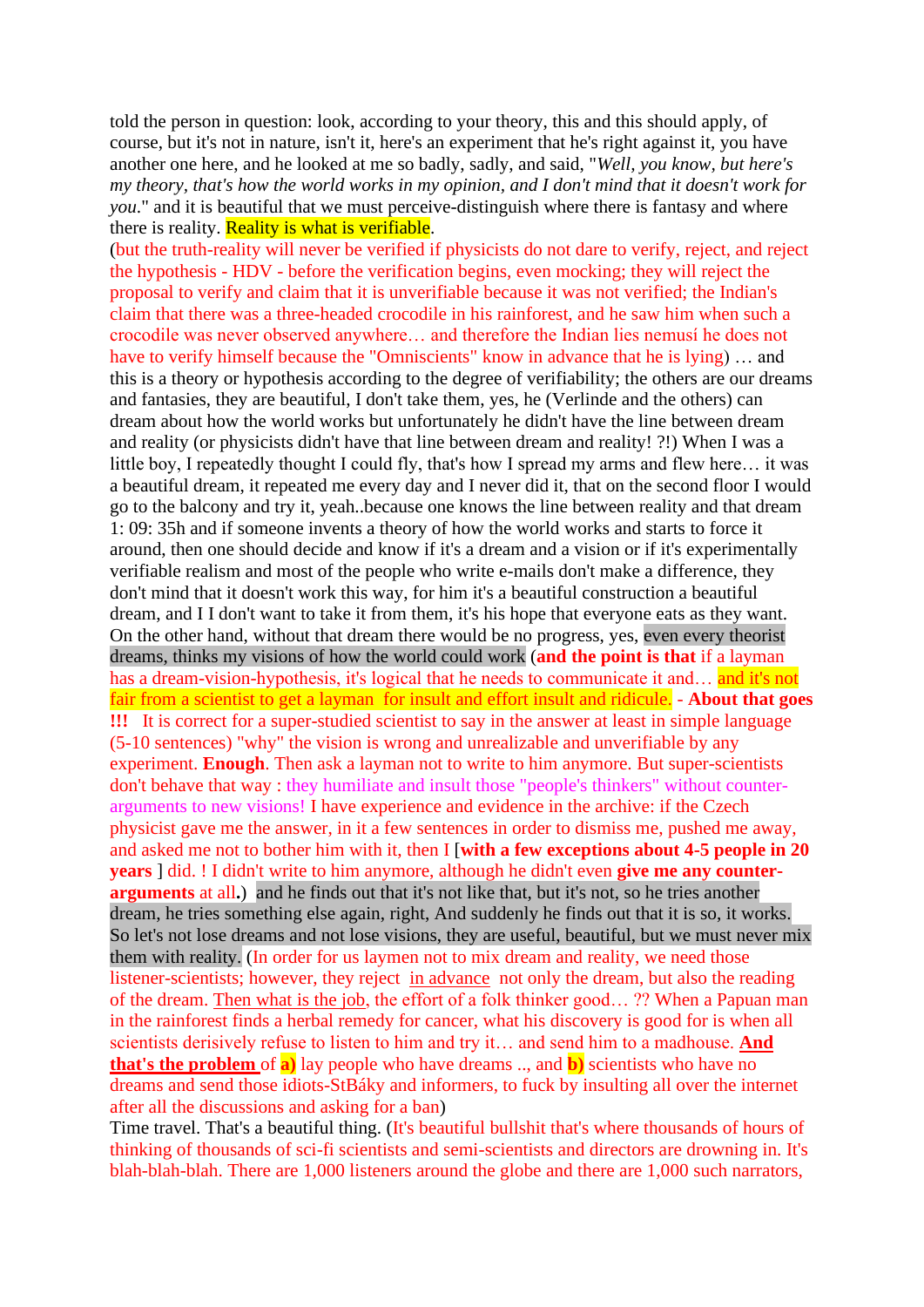and everyone lectures and lectures about it, even though he knows it's unnecessary nonsense - - They won't read anything about my HDV.) When A. E. introduced his OTR with distorted space and time, one solution showed that there could be a solution, in fact, a tube, distorted space and time, that would result in some other universe. It started to be called Einstein's Rosen Bridge and immediately net-scif-fi got it and there it started to be called wormholes, and you've heard it and that's a beautiful ideal, I'll jump into a wormhole and emerge at the other end of the universe and I will make such a shortcut and it will be fantastic. Here you see such an example. (Before I let Kulhánka speak, to continue the example, ie in the "blabberexample", I repeat his statement : *Reality is what is verifiable*, which is a bad statement, a bad doctrine. How can a "superhero" declare in advance and to know that the ABC thing is not reality (!) And therefore it is no longer necessary to examine whether it is verifiable or not, See HDV.

Wormholes are not reality and therefore the scientist is examining their verifiability. HDV is a reality and therefore the scientist does not examine it whether it is verifiable or not. **Whether something is verifiable or not** does not depend on the same thing, but on that "superhero" as he decides : to examine (!) Or not to examine (!) Verifiability. E.g. dark matter, wormholes, tachyons, entanglement, partons, blandria, gates between universes… etc. **Babble** is what the "superhero" says we're going to investigate. **And the reality** is what the "superhero" says we won't investigate, because we have to know (in advance) that it's unverifiable… and that's it. It's unverifiable. But the nonsense is then examined whether verifiable or unverifiable. "*So let's not lose dreams and not lose visions, they are useful, beautiful, but we must never mix them with reality*,"  $\rightarrow$  said Kulhánek. That's why HDV's dream came true and he lost it in advance, without studying.

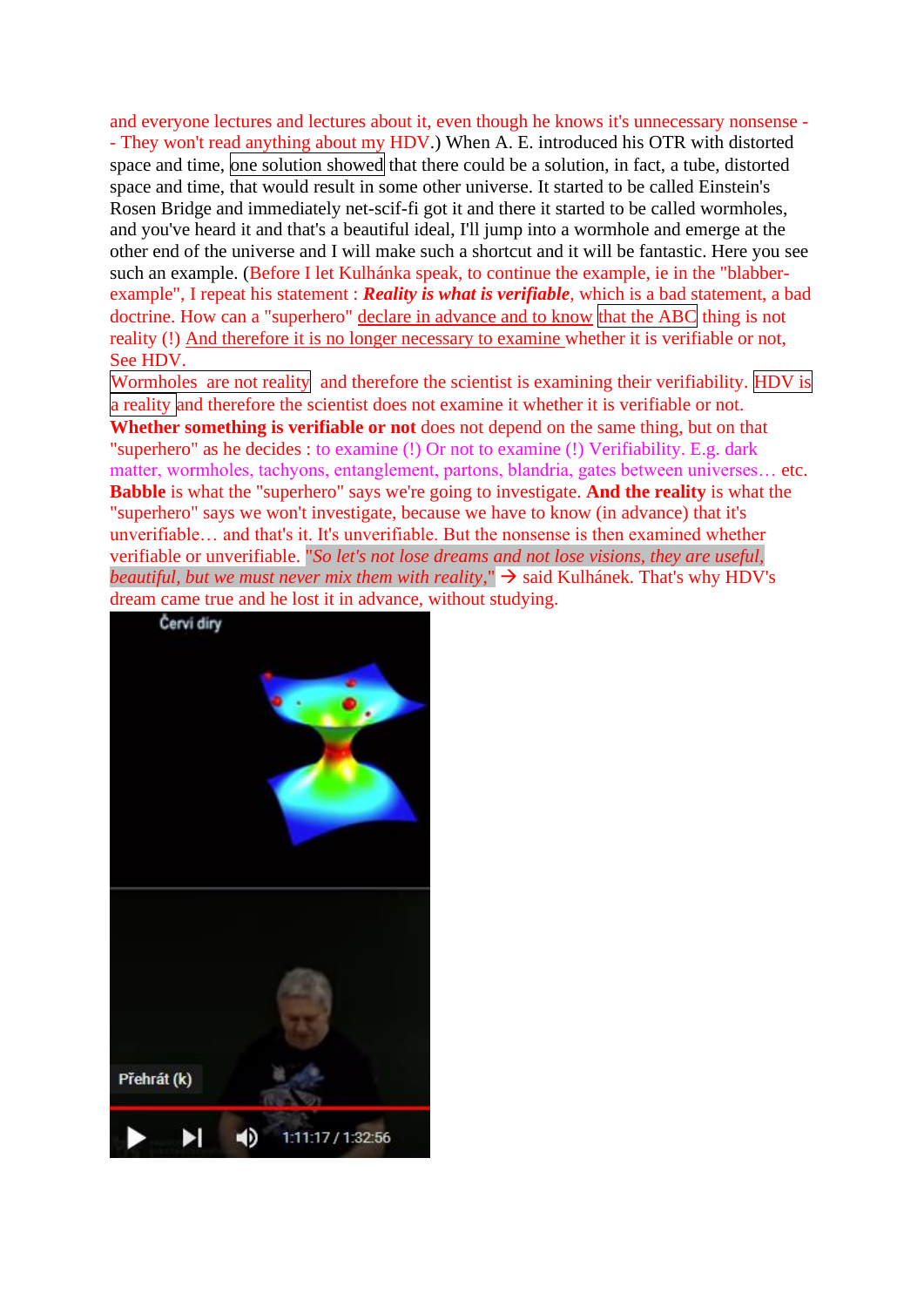shove into a wormhole and run out on the other side., that's something from the internet. This is our Earth and this is Vega, and in fact it is 25 light years. If we flew our technology 10,000 km per hour, we wouldn't have a chance to get there in one generation, but what if there was a hole like that?



space-time shortcut, and I'd jump in with

that ship and emerge in a few seconds at that Vega, that would be great, wouldn't it? And when Einstein's Rosen **Bridge** was analyzed by methods of stability, it turned out that he would emerge from that general relativity, exist for a while, and then disappear again, that it was not a static solution, it was a dynamic solution, that it was changing, and even that it the emergence is so short that even the fastest particles do not have time to fly through here - a photon on the other side. So it's a beautiful solution to Einstein's equations, (and packages of dimensions will also be possible as a beautiful solution !!) but in nature it probably doesn't work because nothing could go with it anyway. And I've come across this here several times that when OTR tells us something that it's possible, quantum theory says it's not possible, that it's the other way around. And in quantum theory we know the tunneling phenomenon that that particle cannot run here according to the OTR because it gets stuck in the meantime but in quantum there is a tunneling phenomenon and it is able with some small probability to tunnel to the other side.So in principle it would be possible for such a space-time vent to appear somewhere else in space (and in principle it will certainly be possible to solve any "packing - packing" of space-time dimensions into beautiful bushy balls from OTR and QM !!!!, that professor http://www.hypothesis-of-universe.com/docs/c/c\_378.gif [http://www.hypothesis-of-universe.com/docs/c/c\\_283.jpg](http://www.hypothesis-of-universe.com/docs/c/c_283.jpg) Then my the question is 20 to 30 years old: **what is a ball of those spacetime dimensions?** ???? I already answered in HDV, **you don't** !!, you know Rosen's bridges, you know tunnels, you know vents and…, and more already nothing ???) she will fly through the tunnel phenomenon will have little chance, but she will fly one of a billion particles, not that we would take a spaceship, shove it like this and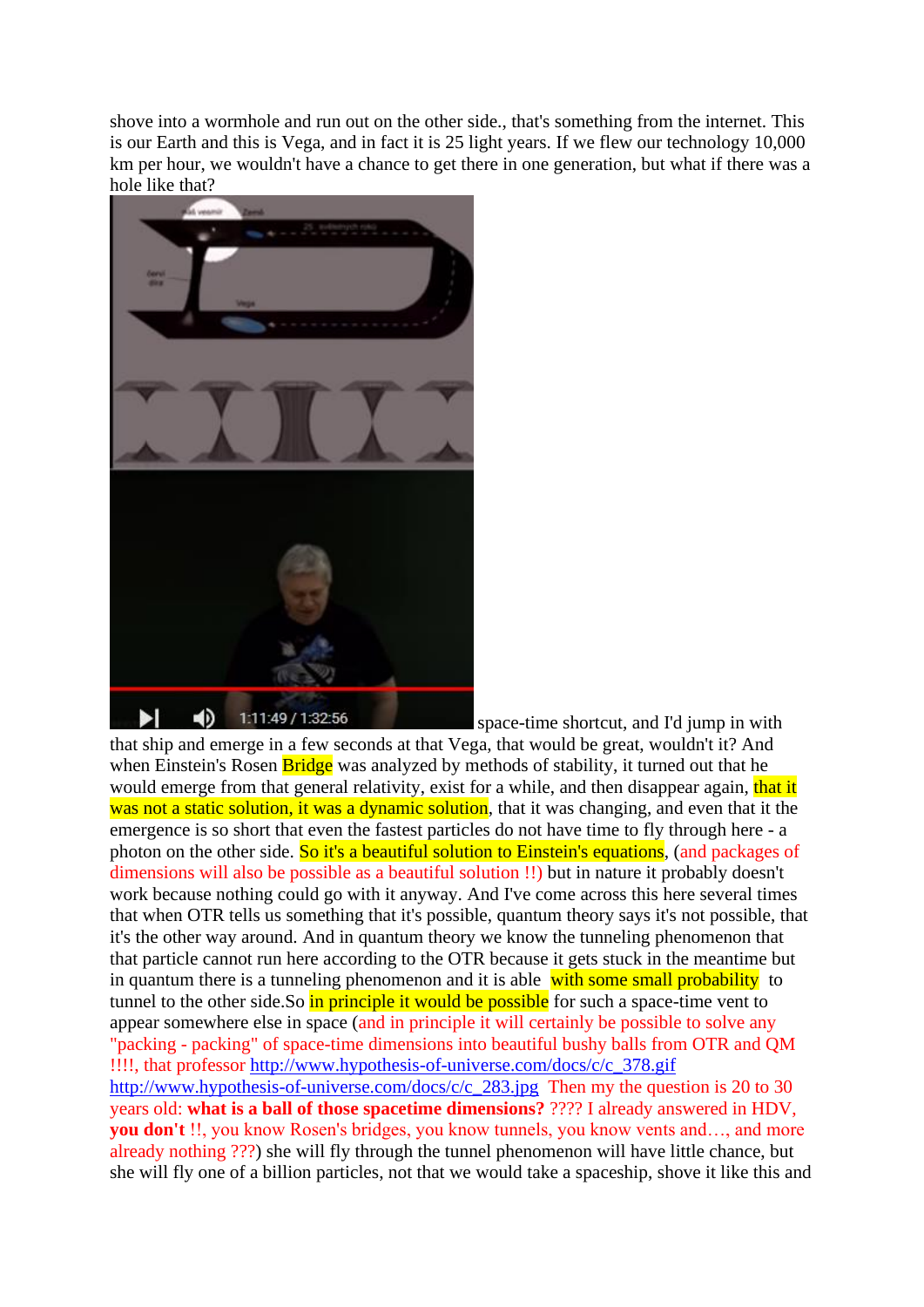she ran to the other side of space, it just can't be affected by probability , she will fly through that tunnel phenomenon with little chance, but she will fly one of a billion particles, not that we would take a spaceship, shove it like this and she ran across the universe, it just can't be affected by probability, probability is zero 1: 13: 46h So in the PRINCIPLE the equations of OTR combined with the tunneling phenomenon can, they allow a particle to fly to another part of the universe in this way (just fairy tales for nothing - you do great) but the probability that the macroscopic object would pass is completely zero and mainly we do not know at all whether all OTR solutions from the PRINCIPLE are implemented in nature. (and from this **principle**, your "scientific" = that you don't know = groping principle, I *can safely say* **that there is a theory of "packing" 3 + 3D dimensions of space-time to realize creationsproducts-artifacts, which will have the character and behavior and properties of matter.** And for this "statement" there are hundreds of arguments in confrontation with your arguments of the whole physics from A to Z.)

. Finding a solution on paper doesn't mean Nature will do it, yeah. **Yes, and the fact that you scientists have not yet been able to make a "dimension packing" solution on paper does not mean that Nature would not have done it alone without you.** I can do whatever I want with paper construction. But there is such a beautiful construction that is at the level of such visions that our Universe expands with accelerated expansion and should one day tear apart, so that even the elementary particles tear apart.



So what if the universe slipped into a wormhole

like this and started collapsing on the other side again - that we would save it like this. So you all probably know what a phantasmagoria it is, but on the other hand it's a beautiful dream (like HDV, for which witches burn themselves when a layman teaches HDV here. If Roset, Penrose or Higgs or Verlinde lectured it, HDV would be in the interest of the smartest physicists and we would work on its representation in THEORY) but as I said at the beginning: I should dream, but we will not consider this a realistic piece of theoretical